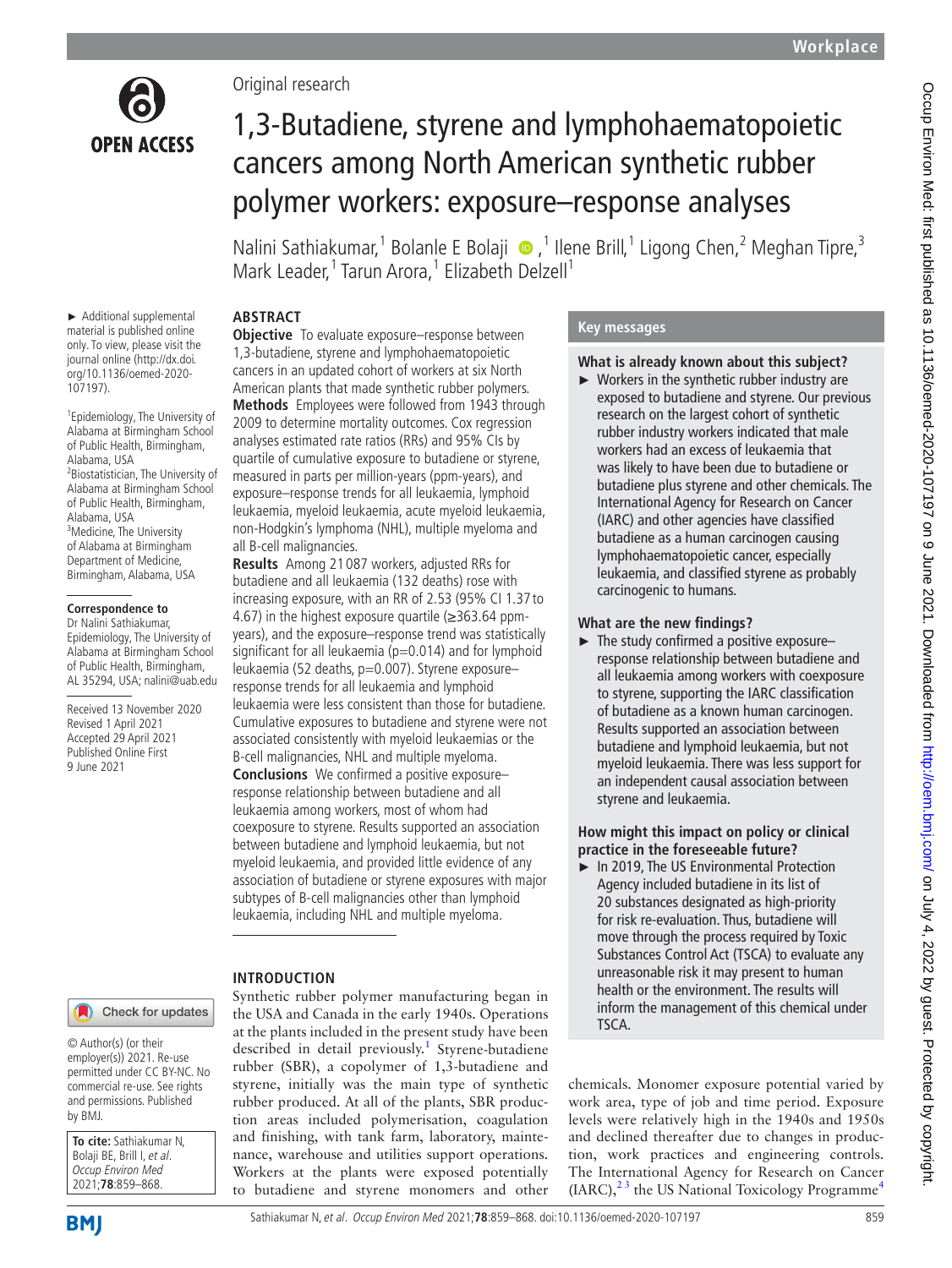and other agencies have classified butadiene as a human carcinogen causing lymphohaematopoietic cancer (LHC), especially leukaemia. In 2019, The US Environmental Protection Agency listed butadiene as a high-priority for risk evaluation.<sup>5</sup> IARC has classified styrene as probably carcinogenic to humans (Group 2A), based on limited evidence of carcinogenicity in humans and sufficient evidence in experimental animals.<sup>[6](#page-9-4)</sup>

This paper describes internal analyses of the exposure– response relation between cumulative exposure to butadiene and styrene and mortality from LHCs in the largest cohort of synthetic rubber polymer workers, adding to two previous papers that presented preliminary exposure–response analyses of all leukaemia, non-Hodgkin's lymphoma (NHL) and multiple myeloma.[7 8](#page-9-5) New aspects of this paper include analyses by quartile of cumulative exposure to monomers for women and men combined, with beta coefficients (β) for the slope of the exposure–response curve and corresponding 95% CIs; results pertaining to B-cell malignancies; results for acute myeloid leukaemia (AML), reported to be associated with styrene expo-sure<sup>[5](#page-9-3)</sup>; results for each monomer and leukaemia, stratified by exposure to the other monomer and results of analyses using lagged monomer exposure data. The present analyses provide quantitative data on exposure–response trends that could be useful for risk assessments by regulatory agencies.

# **METHODS**

# **Overview of study design and cohort data**

Sathiakumar et al<sup>[8](#page-9-6)</sup> described in detail the methods used to update the cohort study of mortality among workers employed at eight North American synthetic rubber polymer plants, with follow-up extended through 2009. The update included 17924 men employed for at least 1year and 4861 women employed for at least 1day before 1 January 1992. Turnover among male employees in the first year of employment at the plants was large. The 1year duration of employment criterion was imposed on the large male cohort to maximise informativeness. A similar restriction was deemed unnecessary for the smaller female cohort.

Quantitative butadiene and styrene monomer exposure estimates previously were developed for six of the eight plants by investigators who were blinded to disease outcomes.<sup>[9](#page-9-7)</sup> All analyses were restricted to 21087 employees who had worked only at these six plants.

Work histories and monomer exposure estimates were available through the end of 1991. We did not obtain post-1991 job histories for 4079 workers who were actively employed at the end of 1991. In their last 1991 job, 46% were exposed to monomers, but their exposures were relatively low (median values, 1.1 parts per million (ppm) for butadiene and 0.4 ppm for styrene). Exposure estimation entailed identifying for each plant-specific work area/job combination its component tasks and documenting historical changes in those tasks; calculating plant-specific, work area/job-specific and time-specific average exposure indices (8-hour time-weighted average concentration in ppm) and compiling these into job-exposure matrices; and linking the time-specific and work area/job-specific exposure estimates in the job-exposure matrices with each employee's work history to obtain cumulative exposure estimates as of each day of follow-up.

Updated vital status information through 2009 was available for 99% of the cohort.<sup>[8](#page-9-6)</sup> Data on underlying and contributing causes of death came from death certificates, the US National Death Index and the Canadian Mortality Data Base of Statistics Canada. In a prior update, we attempted to obtain medical

records of men whose death certificate mentioned any type of LHC.<sup>[10](#page-9-8)</sup> Medical records were retrieved for 86% of leukaemia, 84% of NHL and 81% of multiple myeloma cases and confirmed the diagnoses of 100% of leukaemia and multiple myeloma and 96% of NHL cases with records. We did not obtain any additional medical records for the current update. Causes of death were determined without knowledge of monomer exposure status.

#### **Monomer exposure variables**

No new exposure estimates were developed for the present analysis. Exposure variables were time-dependent butadiene and styrene cumulative ppm-years. Analyses evaluated unlagged cumulative ppm-years and cumulative ppm-years lagged by 10 or 20 years to allow for potential latency. We did not analyse other exposure variables previously studied, $11$  including number of high-intensity tasks (HITs), average ppm and ppm-years below and above a threshold, all of which were highly correlated with ppm-years (eg, Spearman rank correlation coefficient=0.86 for butadiene ppm-years and HITs).

# **Outcomes**

Outcomes were all leukaemia, lymphoid leukaemia, myeloid leukaemia, AML, NHL, multiple myeloma and all B-cell malignancies, including lymphoid leukaemia, NHL and multiple myeloma.[12](#page-9-10) The B-cell malignancy cases may have included a few T-cell neoplasms, which are thought to comprise 10%–15% of NHL and lymphoid leukaemia. For each LHC category, events included any decedent with the condition as the underlying or a contributing cause of death or with a medical record indicating that the condition was present.

# **Statistical analysis**

Follow-up began for male workers on their date of accruing 1year of employment or on the earliest date when complete plant records were available, whichever was later, and for female workers on their hire date or on the earliest date when complete plant records were available, whichever was later.<sup>8</sup> For all workers, follow-up ended on the earliest of their death date, their loss-to-follow-up date or 31 December 2009.

Analyses of the relation between monomer exposure and LHC mortality used multivariable Cox regression methods to estimate LHC HRs and exposure–response trends within the cohort of workers, without reference to an external comparison population. These 'internal' Cox regression analyses provided maximum partial likelihood estimates of disease-specific HRs, interpreted as rate ratios (RRs) and 95% CIs for each quartile of ppm-years of monomer exposure compared with no exposure, with quartiles specified according to the exposure distribution of cases with each form of LHC. Additional Cox regression analyses estimated beta coefficients (β) and 95% CIs for trends in exposure–response using butadiene or styrene ppm-years. For all leukaemia, we further described the exposure–response curve with restricted cubic spline (RCS) Cox regression models, fitted to all exposure data and to the trimmed data, with five knots corresponding to the 5, 27.5, 50, 72.5 and 95 percentile boundaries among the exposed. Also, for all leukaemia, we analysed butadiene exposure–response separately in the following two strata of styrene exposure: lower styrene exposure, defined as below the median value of 27 styrene ppm-years among leukaemia decedents; and higher styrene exposure, defined as exposure at or above the median value. We also analysed styrene exposure–response, stratified by lower (below the median value,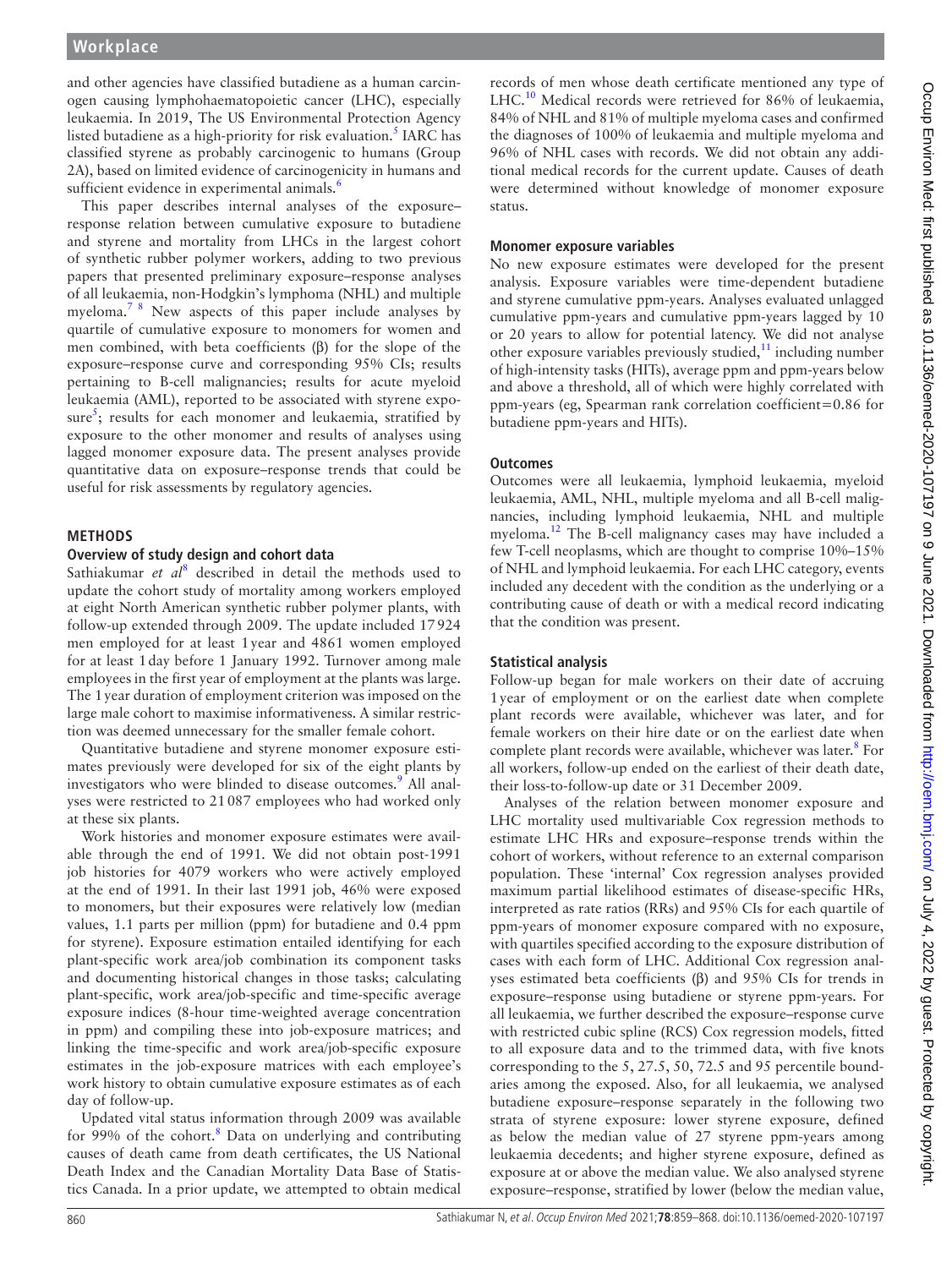121 ppm-years) versus higher (≥121 ppm-years) butadiene exposure.

All analyses used age as of each person-day of follow-up as the time scale and treated monomer ppm-years as time-dependent. Our main analyses assessed exposure–response trends using all person-day records, and models included as covariates, age at hire, calendar year of hire, sex, race, plant and payroll status (ever hourly paid or always salaried). Salaried employees mainly held supervisory or managerial positions, while hourly employees typically worked directly and regularly with manufacturing operations and had higher potential exposure to monomers. Payroll status also was associated with socioeconomic factors.

We conducted several series of sensitivity analyses. One of these excluded person-day records having zero cumulative exposure, in order to eliminate the possibility that any observed exposure–response trend was due to differences in uncontrolled factors between unexposed and exposed person-time.<sup>13</sup>

To investigate the influence of data at extreme exposure values, additional sensitivity analyses estimated exposure–response trends using 'trimmed' data that excluded all unexposed persontime and all person-time with ppm-years values above the 95th percentile of the exposure distribution of leukaemia decedents (for analyses of all leukaemias, lymphoid leukaemia, myeloid leukaemia and AML) or of B-cell malignancy decedents (for analyses of NHL, multiple myeloma and all B-cell malignancies). Several considerations prompted these analyses. Cohort studies in other industry settings have reported that exposure–response curves tend to diminish at higher exposure levels.[14](#page-9-12) Two of our earlier studies of male synthetic rubber polymer workers found stronger exposure–response trends for butadiene and leukaemia in analyses that excluded exposures above the 95th percentile<sup>[11](#page-9-9)</sup> or categorised butadiene into deciles.<sup>[7](#page-9-5)</sup> Both of the latter procedures can reduce the impact of exposure outliers. In addition, an investigation at the largest study plant, performed to validate our butadiene exposure estimates, found greater misclassification for jobs entailing higher exposures than for jobs with lower exposures.[15](#page-9-13)

Additional sensitivity analyses used 'reduced' models that contained fewer covariates. The goal of the reduced models was to preserve the control of confounding, while providing more precise results. Thus, we examined models containing all possible subsets of covariates and selected a reduced model on the basis of having: (1) a monomer exposure parameter estimate within 5% of that obtained in the corresponding full model and (2) the fewest covariates.

<span id="page-2-0"></span>

| Cumulative exposure to monomers as of the end of follow-up in the overall six-plant cohort and in cohort subgroups<br>Table 1 |              |                |                 |                   |             |                |                |           |
|-------------------------------------------------------------------------------------------------------------------------------|--------------|----------------|-----------------|-------------------|-------------|----------------|----------------|-----------|
| <b>Butadiene ppm-years</b><br>Group                                                                                           |              |                |                 | Styrene ppm-years |             |                |                |           |
| (total number in group)                                                                                                       | $N(%)*$      | Range          | Median (IQR)    | Mean (SD)         | N(%         | Range          | Median (IQR)   | Mean (SD) |
| Total cohort (21 087)                                                                                                         | 14004 (66)   | $>0.00 - 9264$ | $48(11-167)$    | 187 (517)         | 15422 (73)  | $>0.00 - 1618$ | $11(2.8-36)$   | 38 (98)   |
| Sex                                                                                                                           |              |                |                 |                   |             |                |                |           |
| Male (16 579)                                                                                                                 | 12814 (77)   | $>0.00 - 9264$ | 54 (13-178)     | 197 (537)         | 14006 (84)  | $>0.00 - 1618$ | $13(3.4 - 38)$ | 40 (101)  |
| Female (4508)                                                                                                                 | 1190 (26)    | $>0.00 - 1980$ | $8.0(1.6-45)$   | 76 (184)          | 1416 (31)   | $>0.00 - 380$  | $1.8(0.3-11)$  | 19 (48)   |
| Plant, location                                                                                                               |              |                |                 |                   |             |                |                |           |
| Kentucky (1563)                                                                                                               | 1144 (73)    | $>0.00 - 1499$ | 75 (15-245)     | 195 (280)         | 1171 (75)   | $0.01 - 477$   | $20(5.8 - 48)$ | 38 (53)   |
| Louisiana (2463)                                                                                                              | 1815 (74)    | $0.05 - 4185$  | 72 (20-230)     | 251 (502)         | 1782 (72)   | $>0.00 - 1469$ | $16(4.6 - 57)$ | 71 (169)  |
| Louisiana (2849)                                                                                                              | 1524 (53)    | $0.01 - 9264$  | 73 (15-320)     | 483 (1267)        | 2092 (73)   | $>0.00 - 1618$ | $13(3.7-48)$   | 65 (178)  |
| Texas (2929)                                                                                                                  | 1690 (58)    | $>0.00 - 2114$ | 38 (10-134)     | 132 (239)         | 2227 (76)   | $>0.00 - 516$  | $5.9(1.7-22)$  | 21(40)    |
| Ontario (7044)                                                                                                                | 4936 (70)    | $>0.00 - 5141$ | 43 (8.3-143)    | 139 (282)         | 4846 (69)   | $>0.00 - 442$  | $12(2.4 - 36)$ | 33 (54)   |
| Texas (4239)                                                                                                                  | 2895 (68)    | $0.02 - 1575$  | $32(8.6 - 120)$ | 102 (174)         | 3304 (78)   | $>0.00 - 368$  | $10(2.5-29)$   | 23(35)    |
| Ever hourly                                                                                                                   |              |                |                 |                   |             |                |                |           |
| Yes (15 109)                                                                                                                  | 11876 (79)   | $>0.00 - 9264$ | 65 (16-203)     | 216 (556)         | 13 406 (89) | $>0.00 - 1618$ | $14(3.6-42)$   | 43 (104)  |
| No (5978)                                                                                                                     | 2128 (36)    | $>0.00 - 916$  | $7.4(1.7-23)$   | 24 (59)           | 2016 (34)   | $>0.00 - 310$  | $2.5(0.5-8.1)$ | 7.8(16)   |
| Race                                                                                                                          |              |                |                 |                   |             |                |                |           |
| White (18 674)                                                                                                                | 12 2 73 (66) | $>0.00 - 5141$ | 44 (10-149)     | 139 (268)         | 13297 (71)  | $>0.00 - 681$  | $10(2.5-32)$   | 27(46)    |
| <b>Black (2413)</b>                                                                                                           | 1731 (72)    | $0.01 - 9264$  | 105 (18-368)    | 526 (1236)        | 2125 (88)   | $0.01 - 1618$  | $24(5.5-87)$   | 105 (225) |
| Hire year                                                                                                                     |              |                |                 |                   |             |                |                |           |
| 1943-1949 (5404)                                                                                                              | 3600 (67)    | $>0.00 - 9264$ | 77 (20-253)     | 257 (650)         | 3938 (73)   | $0.01 - 1618$  | $13(3.8-48)$   | 50 (125)  |
| 1950-1959 (5613)                                                                                                              | 4005 (71)    | $>0.00 - 9063$ | 97 (30-266)     | 260 (617)         | 4279 (76)   | $0.02 - 1462$  | $25(6.4 - 56)$ | 55 (117)  |
| 1960-1969 (4333)                                                                                                              | 2871 (66)    | $>0.00 - 7102$ | $42(11-130)$    | 134 (334)         | 3065(71)    | $>0.00 - 1105$ | $13(3.3 - 34)$ | 30(63)    |
| ≥1970(5737)                                                                                                                   | 3528 (62)    | $>0.00 - 4516$ | $12(3.0-41)$    | 75 (287)          | 4140 (72)   | $>0.00 - 697$  | $3.8(0.9-13)$  | 16(51)    |
| All decedents (9665)                                                                                                          | 6914 (72)    | $>0.00 - 9264$ | 79 (21-245)     | 245 (607)         | 7481 (77)   | $>0.00 - 1618$ | $17(4.4 - 49)$ | 50 (119)  |
| All leukaemia (132)                                                                                                           | 103 (78)     | 1.92-7741      | 121 (34-364)    | 367 (873)         | 109 (83)    | 1.09-1203      | $27(8.4 - 61)$ | 62 (158)  |
| Lymphoid leukaemia (52)                                                                                                       | 39 (75)      | 1.92-7741      | 225 (45-425)    | 542 (1303)        | 42 (81)     | 1.65-1203      | $29(8.6-69)$   | 90 (243)  |
| Myeloid leukaemia (67)                                                                                                        | 53 (79)      | $5.03 - 2010$  | 70 (26-230)     | 238 (425)         | 56 (84)     | 1.09-341       | $21(5.4 - 49)$ | 39 (57)   |
| AML <sub>1</sub> (41)                                                                                                         | 32 (78)      | $5.03 - 2010$  | 62 (20-188)     | 158 (351)         | 35(85)      | 1.09-341       | $20(5.2 - 36)$ | 31(58)    |
| B-cell malignancy‡ (213)                                                                                                      | 148 (69)     | $>0.00 - 7741$ | 125 (29-373)    | 334 (756)         | 163(77)     | $0.09 - 1203$  | $21(4.6-62)$   | 64 (157)  |
| NHL+ (110)                                                                                                                    | 76 (69)      | $>0.00 - 1496$ | 121 (19 - 335)  | 234 (302)         | 86 (78)     | $0.09 - 231$   | $24(6.0-60)$   | 41 (49)   |
| Multiple myeloma (60)                                                                                                         | 40 (67)      | $>0.00 - 2398$ | 111 (34-395)    | 314 (527)         | 43 (72)     | $0.21 - 840$   | $15(2.8-78)$   | 82 (177)  |

\*Number of exposed employees (% of total number in each group).

† AML, acute myeloid leukemia; NHL, non-Hodgkin's lymphoma.

‡Included lymphoid leukaemia, non-Hodgkin's lymphoma and multiple myeloma.

†AML, acute myeloid leukaemia; NHL, non-Hodgkin's lymphoma.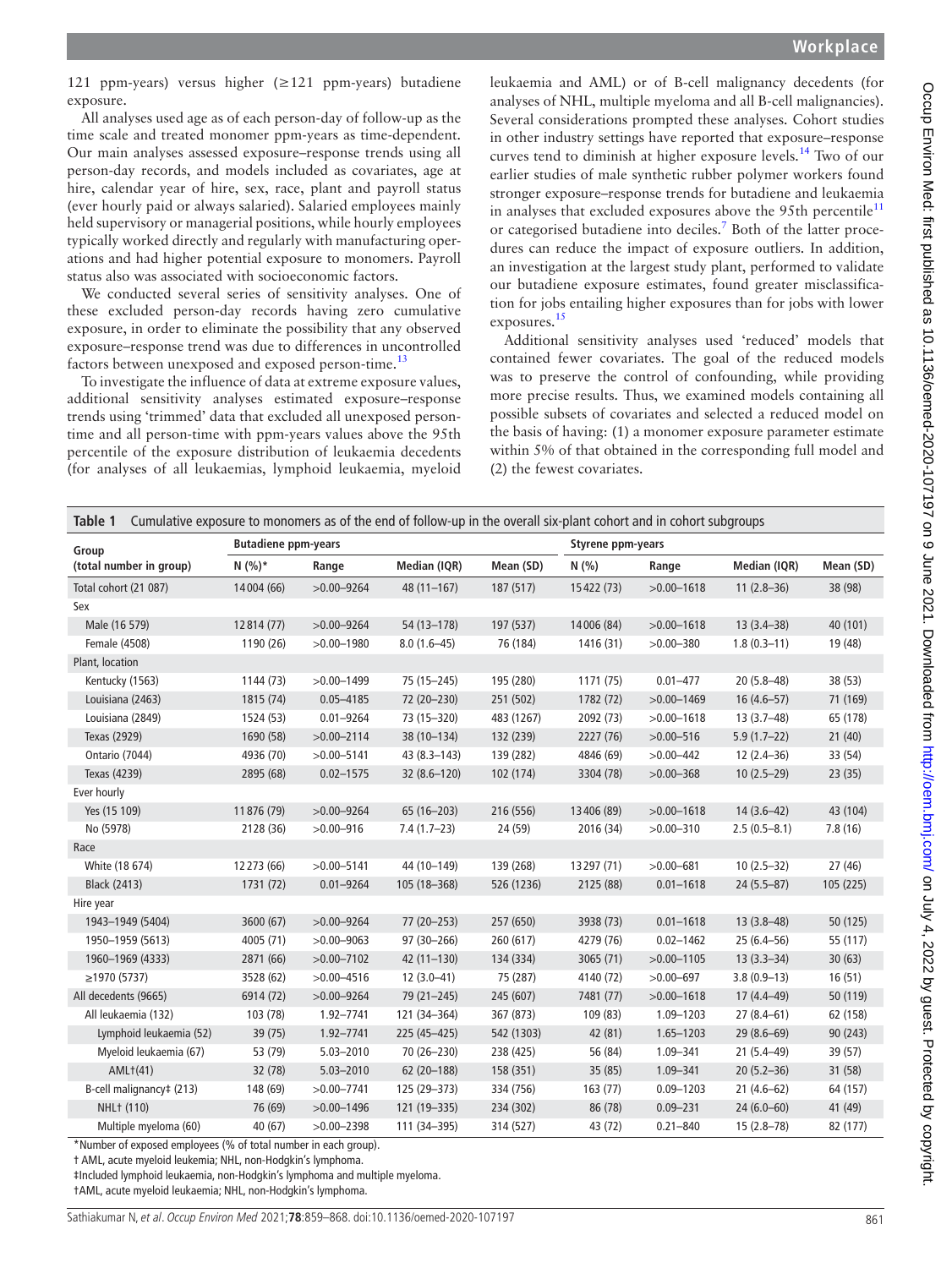# **Workplace**

Preliminary models evaluated possible differences in monomer exposure-LHC associations between women and men. Those analyses found no statistically significant sex-monomer exposure interaction and are not described further.

We used the SAS V.9.4 Cox proportional hazard model procedure Proportional Hazards REGression (PHREG) for the Cox regression analyses. We used the Akaike information criterion (AIC) to compare the statistical fit of reduced versus full models.<sup>[16](#page-9-14)</sup>

#### **RESULTS**

Of the 21087 workers in the cohort, 14004 (66%) were classified as ever exposed to butadiene, and 15422 (73%) were ever exposed to styrene [\(table](#page-2-0) 1). Cumulative exposure to monomers was right-skewed: overall, exposed workers had median and mean values of 48 and 187, respectively, for butadiene ppmyears and of 11 and 38, respectively, for styrene ppm-years. Monomer exposure was higher among men than among women and also varied by plant, payroll status, race and period of hire. The cohort had a median of 8.3 years of employment at the end of 1991. At the end of the follow-up, the median time since hire was 40 years, the median age was 69 years, and 46% of the cohort was deceased.

Total numbers of decedents with an outcome event were 132 for all leukaemia, 52 for lymphoid leukaemia, 67 for myeloid leukaemia, 41 for AML, 110 for NHL, 60 for multiple myeloma and 213 for B-cell malignancy. Butadiene and styrene ppm-years were strongly correlated, with Spearman correlation coefficients

ranging from 0.81 for NHL decedents to 0.87 for all leukaemia and lymphoid leukaemia decedents. [Online supplemental table](https://dx.doi.org/10.1136/oemed-2020-107197) [S1](https://dx.doi.org/10.1136/oemed-2020-107197) shows decedents with each outcome, cross-classified by quartiles of butadiene and styrene ppm-years.

#### **All leukaemia**

For butadiene, RCS analyses ([figure](#page-3-0) 1A,B and [online supple](https://dx.doi.org/10.1136/oemed-2020-107197)[mental figure S1A](https://dx.doi.org/10.1136/oemed-2020-107197)) indicated that the adjusted RR for all leukaemia increased in an approximately linear fashion at exposures below about 1000 ppm-years, with attenuation of the curve at higher exposures. Analyses by quartile of ppm-years also indicated that adjusted RRs rose with increasing exposure, with an RR of 2.53 (95% CI 1.37to 4.67) in the highest exposure category (≥363.64 ppm-years) ([table](#page-4-0) 2). Using untrimmed butadiene ppm-years, the exposure–response trend was statistically significant, regardless of the inclusion of unexposed person-time (including unexposed:  $\beta = 2.55 \times 10^{-4}$ , (95% CI 0.52 to  $4.57 \times 10^{-4}$ , trend p=0.014) (excluding unexposed:  $\beta$ =2.50×10<sup>-4</sup>, (95% CI 0.27 to 4.73)×10<sup>-4</sup>, trend p=0.028). Trimming to restrict data to ppm-years  $>0$  and  $\leq$ 95th percentile (1144 ppm-years) of all leukaemia decedents yielded a somewhat stronger exposure–response trend for butadiene ( $\beta$ =9.94×10<sup>-4</sup>, (95% CI 1.88 to 18.00)×10<sup>-4</sup>, trend p=0.016). This result was consistent with RRs from the analysis by exposure quartile. For example, the beta coefficient obtained from the trimmed data, evaluated at the mean (1156.83 ppm-years) or median (725.08 ppm-years) value of exposure in quartile 4, yielded RRs of 3.16 and 2.06, respectively, as compared the RR of 2.53 from the







<span id="page-3-0"></span>Styrene, all ppm-years (with Y-axis limit)



**Figure 1** Restricted cubic splines for butadiene ppm-years and leukaemia (A and B) and styrene ppm-years and leukaemia (C and D). (A) and (C) display curves for butadiene and styrene, respectively, over the entire range of exposure, while (B) and (D) focus on the part of the curves just below the 95th percentile of exposure values for butadiene (at 1144 ppm-years) and styrene (at 171 ppm-years), respectively. All models used unrestricted ppm-years, without trimming. Rugs just above the X-axis of each figure depict the frequency of all observations (lower rug) and leukaemias (upper rug) at corresponding monomer exposure values. Circles indicate cutpoints for quartiles 2, 3 and 4 and for the 95th percentile.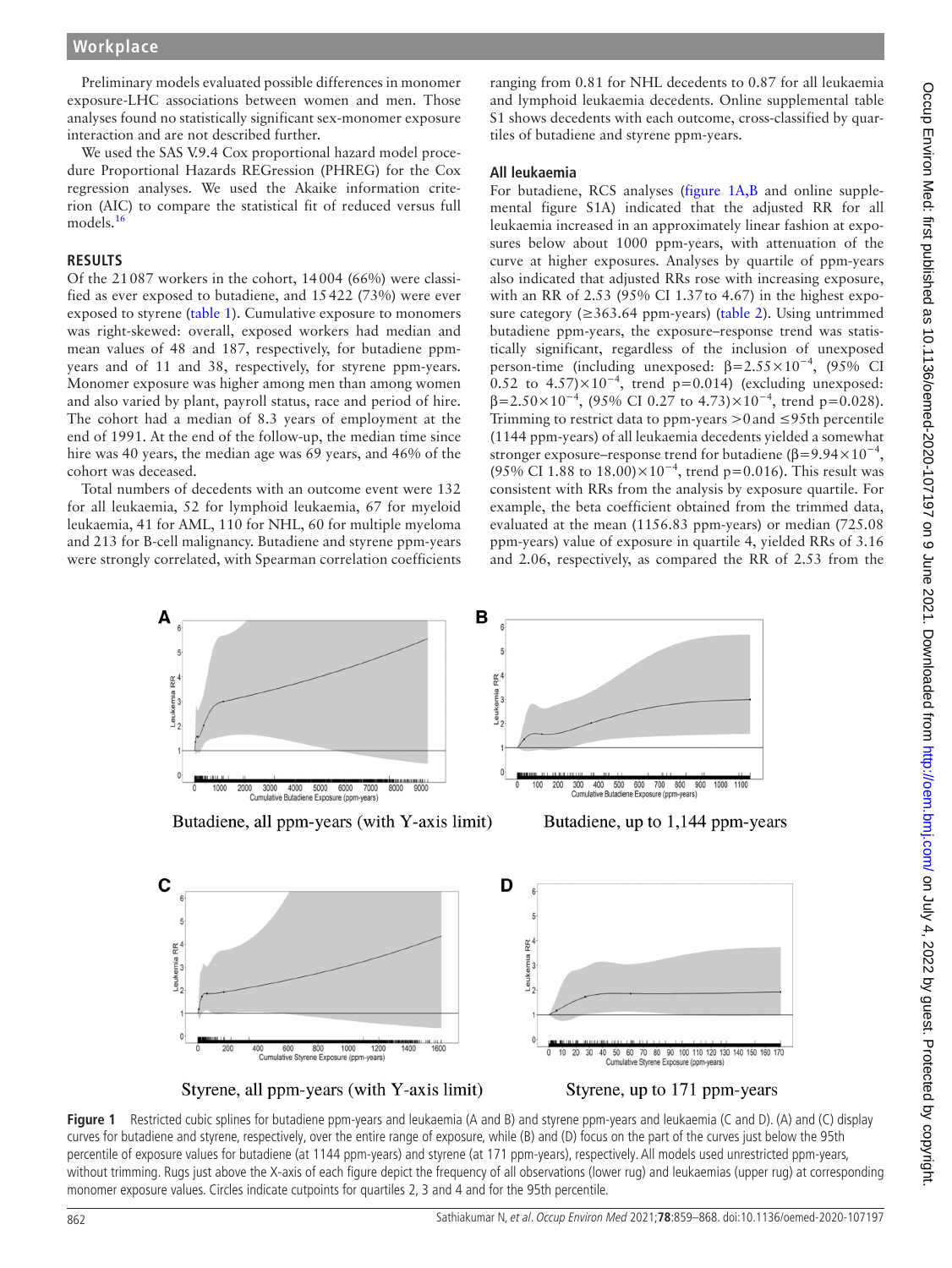|                                                                                                                                                                                                                                                                                                                                                                                                                                                                                                                                                                                                                                                                                                                                                                                                                                                                                                                                 | <b>Butadiene</b> |                                                                                    |                                                                                      | <b>Styrene</b> |                                                                                         |              |
|---------------------------------------------------------------------------------------------------------------------------------------------------------------------------------------------------------------------------------------------------------------------------------------------------------------------------------------------------------------------------------------------------------------------------------------------------------------------------------------------------------------------------------------------------------------------------------------------------------------------------------------------------------------------------------------------------------------------------------------------------------------------------------------------------------------------------------------------------------------------------------------------------------------------------------|------------------|------------------------------------------------------------------------------------|--------------------------------------------------------------------------------------|----------------|-----------------------------------------------------------------------------------------|--------------|
| Model*                                                                                                                                                                                                                                                                                                                                                                                                                                                                                                                                                                                                                                                                                                                                                                                                                                                                                                                          | N                | <b>RR</b>                                                                          | 95% CI                                                                               | N              | <b>RR</b>                                                                               | 95% CI       |
| Quartilet                                                                                                                                                                                                                                                                                                                                                                                                                                                                                                                                                                                                                                                                                                                                                                                                                                                                                                                       |                  |                                                                                    |                                                                                      |                |                                                                                         |              |
| Unexposed                                                                                                                                                                                                                                                                                                                                                                                                                                                                                                                                                                                                                                                                                                                                                                                                                                                                                                                       | 29               | 1.0                                                                                | ref                                                                                  | 23             | 1.0                                                                                     | ref          |
| $\mathbf{1}$                                                                                                                                                                                                                                                                                                                                                                                                                                                                                                                                                                                                                                                                                                                                                                                                                                                                                                                    | 26               | 1.04                                                                               | 0.60 to 1.83                                                                         | 27             | 1.12                                                                                    | 0.61 to 2.07 |
| 2                                                                                                                                                                                                                                                                                                                                                                                                                                                                                                                                                                                                                                                                                                                                                                                                                                                                                                                               | 26               | 1.37                                                                               | 0.76 to 2.46                                                                         | 27             | 1.12                                                                                    | 0.59 to 2.11 |
| 3                                                                                                                                                                                                                                                                                                                                                                                                                                                                                                                                                                                                                                                                                                                                                                                                                                                                                                                               | 25               | 1.60                                                                               | 0.87 to 2.94                                                                         | 28             | 1.79                                                                                    | 0.93 to 3.45 |
| 4                                                                                                                                                                                                                                                                                                                                                                                                                                                                                                                                                                                                                                                                                                                                                                                                                                                                                                                               | 26               | 2.53                                                                               | 1.37 to 4.67                                                                         | 27             | 1.96                                                                                    | 1.00 to 3.82 |
| <b>Trend</b>                                                                                                                                                                                                                                                                                                                                                                                                                                                                                                                                                                                                                                                                                                                                                                                                                                                                                                                    |                  |                                                                                    |                                                                                      |                |                                                                                         |              |
| All person-time: $\beta(95\%$ CI), trend p value,<br>AIC, N‡                                                                                                                                                                                                                                                                                                                                                                                                                                                                                                                                                                                                                                                                                                                                                                                                                                                                    |                  | $2.55 \times 10^{-4}$ ((0.52 to 4.57) $\times 10^{-4}$ ), p=0.014, AIC=2384, N=132 |                                                                                      |                | $1.04 \times 10^{-3}$ ((-0.26 to 2.33) $\times 10^{-3}$ ), p=0.116, AIC=2386, N=132     |              |
| Exposed person-time:<br>$\beta$ (95% CI), trend p value, AIC, N                                                                                                                                                                                                                                                                                                                                                                                                                                                                                                                                                                                                                                                                                                                                                                                                                                                                 |                  | $2.50\times10^{-4}$ ((0.27 to 4.73) $\times10^{-4}$ ), p=0.028, AIC=1786, N=103    |                                                                                      |                | $0.84 \times 10^{-3}$ ((-0.51 to 2.20) $\times 10^{-3}$ ), p=0.220, AIC=1912, N=109     |              |
| Exposed person-time ≤95th percentile§:<br>$\beta$ (95% CI), trend p value, AIC, N                                                                                                                                                                                                                                                                                                                                                                                                                                                                                                                                                                                                                                                                                                                                                                                                                                               |                  | $9.94 \times 10^{-4}$ ((1.88 to 18.00) $\times 10^{-4}$ ), p=0.016, AIC=1673, N=97 |                                                                                      |                | $4.05 \times 10^{-3}$ ((-1.19 to 9.30) $\times 10^{-3}$ ), p=0.130, AIC=1795, N=103     |              |
| Stratified¶                                                                                                                                                                                                                                                                                                                                                                                                                                                                                                                                                                                                                                                                                                                                                                                                                                                                                                                     |                  |                                                                                    |                                                                                      |                |                                                                                         |              |
| Styrene <27.00 ppm-years                                                                                                                                                                                                                                                                                                                                                                                                                                                                                                                                                                                                                                                                                                                                                                                                                                                                                                        |                  |                                                                                    | $1.34 \times 10^{-4}$ ((-20.94 to 23.61) $\times 10^{-4}$ ), p=0.907, AIC=1340, N=77 |                |                                                                                         |              |
| Styrene ≥27.00 ppm-years                                                                                                                                                                                                                                                                                                                                                                                                                                                                                                                                                                                                                                                                                                                                                                                                                                                                                                        |                  | 2.86×10 <sup>-4</sup> ((0.38 to 5.34)×10 <sup>-4</sup> ), p=0.024, AIC=870, N=55   |                                                                                      |                |                                                                                         |              |
| Butadiene <121.28 ppm-years                                                                                                                                                                                                                                                                                                                                                                                                                                                                                                                                                                                                                                                                                                                                                                                                                                                                                                     |                  |                                                                                    |                                                                                      |                | $-7.26 \times 10^{-4}$ ((-120.19 to 105.67) $\times 10^{-4}$ ), p=0.900, AIC=1415, N=80 |              |
| Butadiene ≥121.28 ppm-years                                                                                                                                                                                                                                                                                                                                                                                                                                                                                                                                                                                                                                                                                                                                                                                                                                                                                                     |                  |                                                                                    |                                                                                      |                | $4.17 \times 10^{-4}$ ((-12.45 to 20.78) $\times 10^{-4}$ ), p=0.623, AIC=803, N=52     |              |
| *All models used attained age as of each day of follow-up as the time scale. Covariates were age at hire, year of hire, race, sex, plant and ever hourly status, except as follows: for the model<br>ofbutadiene within the stratum ≥27.00 styrene ppm-years, sex was not included due to the lack of events among women; for the model of styrene within the stratum ≥121.28 butadiene ppm-<br>years, sex and ever-hourly were not included due to the lack of events among women and never hourly workers.<br>1Quartile (Q) cutpoints were at the following values of ppm-years: (1) butadiene: Q2, 34.00; Q3, 121.28; Q4, 363.64, maximum=7741.41; (2) styrene: Q2, 5.76; Q3, 27.00; Q4, 60.53,<br>maximum=1203.21.<br>#AIC, Akaike information criterion; N, number of cases included in the model.<br>§95th percentile was at 1144 ppm-years for butadiene and 171 ppm-years for styrene.<br>¶Models used all person-time. |                  |                                                                                    |                                                                                      |                |                                                                                         |              |

<span id="page-4-0"></span>

| Table 2 Exposure-response analyses of butadiene or styrene ppm-years and leukaemia: number (N) of cases, adjusted rate ratio (RR) with 95% CI |  |
|-----------------------------------------------------------------------------------------------------------------------------------------------|--|
| by exposure quartile, beta-coefficient ( $\beta$ ) with 95% CI and trend p value                                                              |  |

¶Models used all person-time.

analysis by quartile. In contrast, the beta coefficient from the analysis of untrimmed butadiene data, evaluated at the same mean and median ppm-years, yielded RRs of 1.34 and 1.20, respectively.

For styrene, RCS results [\(figure](#page-3-0) 1C,D and [online supplemental](https://dx.doi.org/10.1136/oemed-2020-107197)  [figure S1B\)](https://dx.doi.org/10.1136/oemed-2020-107197) indicated a positive exposure–response curve, with attenuation at higher exposures. Other analyses ([table](#page-4-0) 2) yielded results similar to those for butadiene ppm-years, but those results were not statistically significant.

Analyses of each monomer, stratified by lower vs higher exposure to the other monomer, found that the butadiene exposure– response association was evident only in the category of higher styrene exposure (β=2.89×10<sup>-4</sup>, (95% CI 0.41 to 5.36)×10<sup>-4</sup>, trend p=0.022) [\(table](#page-4-0) 2). Styrene exposure–response was not observed in either category of butadiene exposure.

#### **Lymphoid and myeloid leukemia**

For lymphoid leukaemia ([table](#page-5-0) 3), the pattern of RRs by quartile of butadiene ppm-years was irregular, with RRs of 2.61 (95% CI 1.02to 6.67) and 1.95 (95% CI 0.76to 5.03) in the third (213.43– $<376.31$  ppm-years) and fourth ( $\geq$ 376.31 ppm-years) quartiles, respectively; exposure–response trends were statistically significant (including unexposed:  $\beta = 3.81 \times 10^{-4}$ , (95% CI 1.05 to 6.58) $\times$ 10<sup>-4</sup>, trend p=0.007; excluding unexposed:  $β=4.78\times10^{-4}$ , (95% CI 1.34 to 8.23)×10<sup>-4</sup>, trend p=0.007). For all myeloid leukaemia and AML, the RR for each butadiene exposure quartile was elevated but statistically imprecise, and none of the exposure–response trends was significant. Analysis of trimmed exposure data yielded a statistically significant exposure–response trend for butadiene and lymphoid leukaemia  $(\beta=15.40\times10^{-4}, (95\% \text{ CI } 4.19 \text{ to } 26.53)\times10^{-4}, \text{trend } p=0.007)$ but not for all myeloid leukaemia or AML.

For styrene, analyses by quartile of ppm-years yielded results similar to those for butadiene ppm-years for lymphoid leukaemia, all myeloid leukaemia and AML ([table](#page-5-0) 3), but the only statistically significant RR was that for AML in the third exposure quartile. The only statistically significant exposure– response trend was that for lymphoid leukaemia, with the inclusion of the unexposed (trend  $p=0.046$ ).

# **NHL, multiple myeloma and B-cell malignancy**

For butadiene and NHL [\(table](#page-5-0) 3), no exposure–response was detected in analyses of exposure quartile or trends using untrimmed butadiene ppm-years. However, trimming to restrict data to ppm-years >0 and ≤95th percentile (1083 ppm-years) yielded a trend p value of 0.002. No statistically significant butadiene exposure–response was found for multiple myeloma. For butadiene and all B-cell malignancies combined, the trend was statistically significant ( $p=0.002$ ) only in analyses of trimmed exposure data. Styrene did not appear to be associated with NHL, multiple myeloma or all B-cell malignancy.

# **Other results**

Analyses that lagged cumulative exposure by 10 or 20 years ([table](#page-7-0) 4) found that for all leukaemia and lymphoid leukaemia, butadiene exposure–response beta coefficients were similar regardless of the exposure lag applied. For all leukaemia, trends were not statistically significant for styrene exposure lagged 10 or 20 years. For lymphoid leukaemia, only the trend for styrene lagged 10 years approached statistical significance. No trends were detected for lagged butadiene or styrene exposure and other LHCs.

Seventy-eight per cent of reduced models yielded exposure parameter estimates that were within 5% of those in full models,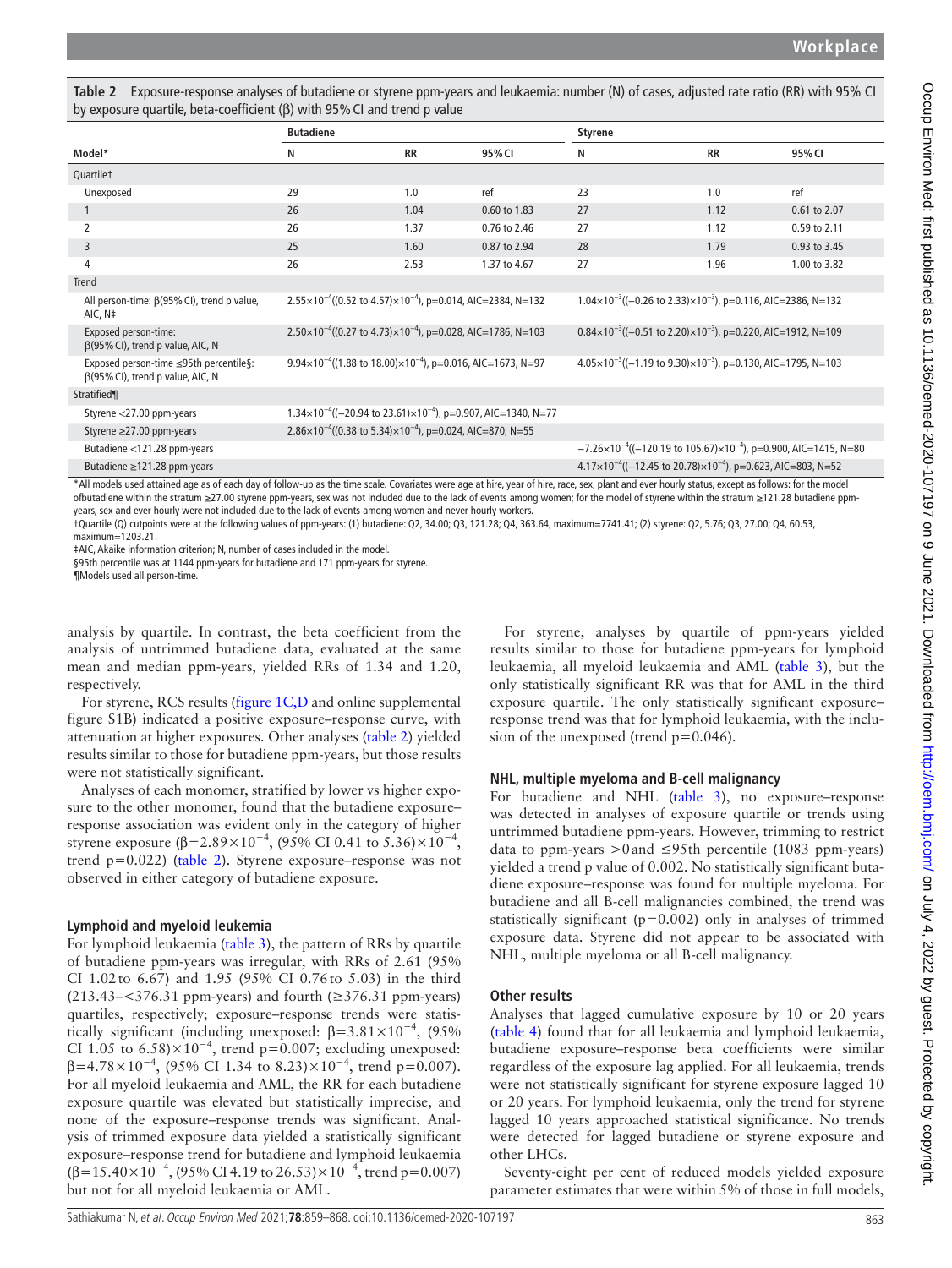<span id="page-5-0"></span>**Table 3** Exposure-response analyses of butadiene or styrene ppm-years and other lymphohaematopoietic cancers (LHCs): number (N) of cases, adjusted rate ratio (RR) with 95% CI by exposure quartile, beta-coefficient (β) with 95%CI and trend p value

| Model*, form of LHC                                                                                                                            | <b>Butadiene</b>                                                                                                                                                            |      |              | <b>Styrene</b>                                                                        |           |               |
|------------------------------------------------------------------------------------------------------------------------------------------------|-----------------------------------------------------------------------------------------------------------------------------------------------------------------------------|------|--------------|---------------------------------------------------------------------------------------|-----------|---------------|
|                                                                                                                                                |                                                                                                                                                                             |      |              |                                                                                       |           |               |
| Lymphoid leukaemia                                                                                                                             |                                                                                                                                                                             |      |              |                                                                                       |           |               |
| Quartilet                                                                                                                                      | Ν                                                                                                                                                                           | RR   | 95% CI       | N                                                                                     | RR        | 95% CI        |
| Unexposed                                                                                                                                      | 13                                                                                                                                                                          | 1.0  | ref          | 10                                                                                    | 1.0       | ref           |
| 1                                                                                                                                              | 9                                                                                                                                                                           | 0.72 | 0.29 to 1.78 | 10                                                                                    | 0.75      | 0.29 to 1.98  |
| $\overline{2}$                                                                                                                                 | 10                                                                                                                                                                          | 0.85 | 0.34 to 2.14 | 11                                                                                    | 1.25      | 0.47 to 3.33  |
| 3                                                                                                                                              | 10                                                                                                                                                                          | 2.61 | 1.02 to 6.67 | 10                                                                                    | 1.14      | 0.41 to 3.16  |
| $\overline{4}$                                                                                                                                 | 10                                                                                                                                                                          | 1.95 | 0.76 to 5.03 | 11                                                                                    | 1.78      | 0.64 to 4.91  |
| Trend                                                                                                                                          |                                                                                                                                                                             |      |              |                                                                                       |           |               |
| All person-time: β(95% CI), trend p<br>value, AIC, N‡                                                                                          | $3.81 \times 10^{-4}$ ((1.05 to 6.58) $\times 10^{-4}$ ), p=0.007, AIC=933, N=52                                                                                            |      |              | $1.63 \times 10^{-3}$ ((0.03 to 3.23) $\times 10^{-3}$ ), p=0.046, AIC=936, N=52      |           |               |
| Exposed person-time: $\beta$ (95% CI),<br>trend p value, AIC, N                                                                                | $4.78 \times 10^{-4}$ ((1.34 to 8.23) $\times 10^{-4}$ ), p=0.007, AIC=664, N=39§<br>$1.24 \times 10^{-3}$ ((-0.43 to 2.91) $\times 10^{-3}$ ), p=0.146, AIC=727, N=42§     |      |              |                                                                                       |           |               |
| Exposed person-time ≤95th<br>percentile: $\beta(95\%$ CI), trend p value,<br>AIC, N                                                            | $15.40 \times 10^{-4}$ ((4.19 to 26.53) $\times 10^{-4}$ ), p=0.007, AIC=625, N=37§                                                                                         |      |              | 3.33×10 <sup>-3</sup> ((-4.81 to 11.47)×10 <sup>-3</sup> ), p=0.422, AIC=689, N=40§   |           |               |
| Myeloid leukaemia                                                                                                                              |                                                                                                                                                                             |      |              |                                                                                       |           |               |
| Quartile                                                                                                                                       | ${\sf N}$                                                                                                                                                                   | RR   | 95% CI       | N                                                                                     | <b>RR</b> | 95% CI        |
| Unexposed                                                                                                                                      | 14                                                                                                                                                                          | 1.0  | ref          | 11                                                                                    | 1.0       | ref           |
| $\mathbf{1}$                                                                                                                                   | 13                                                                                                                                                                          | 1.16 | 0.53 to 2.56 | 14                                                                                    | 1.27      | 0.54 to 2.98  |
| $\overline{2}$                                                                                                                                 | 14                                                                                                                                                                          | 1.96 | 0.88 to 4.38 | 14                                                                                    | 1.37      | 0.56 to 3.31  |
| $\overline{3}$                                                                                                                                 | 13                                                                                                                                                                          | 1.47 | 0.64 to 3.40 | 14                                                                                    | 1.85      | 0.74 to 4.60  |
| 4                                                                                                                                              | 13                                                                                                                                                                          | 1.72 | 0.73 to 4.07 | 14                                                                                    | 1.81      | 0.71 to 4.64  |
| Trend                                                                                                                                          |                                                                                                                                                                             |      |              |                                                                                       |           |               |
| All person-time: $\beta$ (95% CI), trend p<br>value, AIC, N                                                                                    | $1.09 \times 10^{-4}$ ((-3.01 to 5.18) $\times 10^{-4}$ ), p=0.602, AIC=1235, N=67<br>$-2.36 \times 10^{-4}$ ((-32.20 to 27.48) $\times 10^{-4}$ ), p=0.877, AIC=1235, N=67 |      |              |                                                                                       |           |               |
| Exposed person-time: $\beta$ (95% CI),<br>trend p value, AIC, N                                                                                | $0.63 \times 10^{-4}$ ((-3.89 to 5.15) $\times 10^{-4}$ ), p=0.784, AIC=941, N=53¶<br>$-3.77 \times 10^{-4}$ ((-35.71 to 28.17) $\times 10^{-4}$ ), p=0.817, AIC=1006, N=56 |      |              |                                                                                       |           |               |
| Exposed person-time ≤95th<br>percentile: β(95% CI), trend p value,<br>AIC, N                                                                   | $-0.16 \times 10^{-4}$ ((-14.68 to 14.37) $\times 10^{-4}$ ), p=0.983, AIC=880, N=50¶                                                                                       |      |              | 29.50×10 <sup>-4</sup> ((-49.06 to 108.13)×10 <sup>-4</sup> ), p=0.461, AIC=963, N=54 |           |               |
| Acute myeloid leukaemia                                                                                                                        |                                                                                                                                                                             |      |              |                                                                                       |           |               |
| Quartile                                                                                                                                       | Ν                                                                                                                                                                           | RR   | 95% CI       | N                                                                                     | <b>RR</b> | 95% CI        |
| Unexposed                                                                                                                                      | $9\,$                                                                                                                                                                       | 1.0  | ref          | 6                                                                                     | 1.0       | ref           |
| 1                                                                                                                                              | 8                                                                                                                                                                           | 1.28 | 0.47 to 3.48 | 8                                                                                     | 1.55      | 0.49 to 4.91  |
| $\overline{2}$                                                                                                                                 | $\,8\,$                                                                                                                                                                     | 2.04 | 0.73 to 5.70 | 9                                                                                     | 2.26      | 0.70 to 7.31  |
| 3                                                                                                                                              | 8                                                                                                                                                                           | 1.85 | 0.64 to 5.36 | 9                                                                                     | 4.61      | 1.37 to 15.56 |
| $\overline{4}$                                                                                                                                 | 8                                                                                                                                                                           | 1.90 | 0.63 to 5.73 | 9                                                                                     | 2.42      | 0.69 to 8.54  |
| Trend                                                                                                                                          |                                                                                                                                                                             |      |              |                                                                                       |           |               |
| All person-time: $\beta$ (95% CI), trend p -1.08×10 <sup>-4</sup> ((-9.12 to 6.97)×10 <sup>-4</sup> ), p=0.793, AIC=746, N=41<br>value, AIC, N |                                                                                                                                                                             |      |              | $-6.23 \times 10^{-4}$ ((-51.03 to 38.56) $\times 10^{-4}$ ), p=0.785, AIC=746, N=41  |           |               |
| Exposed person-time: $\beta$ (95% CI),<br>trend p value, AIC, N                                                                                | $-2.27 \times 10^{-4}$ ((-12.25 to 7.70) $\times 10^{-4}$ ), p=0.655, AIC=561, N=32¶<br>$-1.13\times10^{-3}$ ((-6.48 to 4.22) x10 <sup>-3</sup> ), p=0.679, AIC=623, N=35   |      |              |                                                                                       |           |               |
| Exposed person-time ≤95th<br>percentile: β(95% CI), trend p value,<br>AIC, N                                                                   | $-1.34 \times 10^{-3}$ ((-3.93 to 1.25) $\times 10^{-3}$ ), p=0.310, AIC=540, N=31¶<br>$-3.02 \times 10^{-3}$ ((-15.36 to 9.32) $\times 10^{-3}$ ), p=0.631, AIC=602, N=34  |      |              |                                                                                       |           |               |
| Non-Hodgkin's lymphoma                                                                                                                         |                                                                                                                                                                             |      |              |                                                                                       |           |               |
| Quartile                                                                                                                                       | ${\sf N}$                                                                                                                                                                   | RR   | 95% CI       | N                                                                                     | RR        | 95% CI        |
| Unexposed                                                                                                                                      | 34                                                                                                                                                                          | 1.0  | ref          | 24                                                                                    | 1.0       | ref           |
| $\mathbf{1}$                                                                                                                                   | 19                                                                                                                                                                          | 0.90 | 0.50 to 1.61 | 21                                                                                    | 0.81      | 0.42 to 1.55  |
| 2                                                                                                                                              | 19                                                                                                                                                                          | 0.57 | 0.31 to 1.04 | 22                                                                                    | 1.02      | 0.53 to 1.98  |
| 3                                                                                                                                              | 19                                                                                                                                                                          | 0.94 | 0.50 to 1.75 | $21$                                                                                  | 1.11      | 0.56 to 2.21  |
| 4                                                                                                                                              | 19                                                                                                                                                                          | 1.33 | 0.71 to 2.49 | 22                                                                                    | 1.55      | 0.77 to 3.09  |
| <b>Trend</b>                                                                                                                                   |                                                                                                                                                                             |      |              |                                                                                       |           |               |
| All person-time: $\beta$ (95% CI), trend p<br>value, AIC, N                                                                                    | $0.26 \times 10^{-4}$ ((-3.73 to 4.25) $\times 10^{-4}$ ), p=0.898, AIC=1976, N=110<br>$-0.23 \times 10^{-3}$ ((-2.62 to 2.17) $\times 10^{-3}$ ), p=0.854, AIC=1976, N=110 |      |              |                                                                                       |           |               |
| Exposed person-time: $\beta$ (95% CI),<br>trend p value, AIC, N                                                                                | $1.55 \times 10^{-4}$ ((-2.49 to 5.58) $\times 10^{-4}$ ), p=0.452, AIC=1317, N=76<br>$-0.15 \times 10^{-3}$ ((-2.56 to 2.26) $\times 10^{-3}$ ), p=0.900, AIC=1506, N=86   |      |              |                                                                                       |           |               |

continued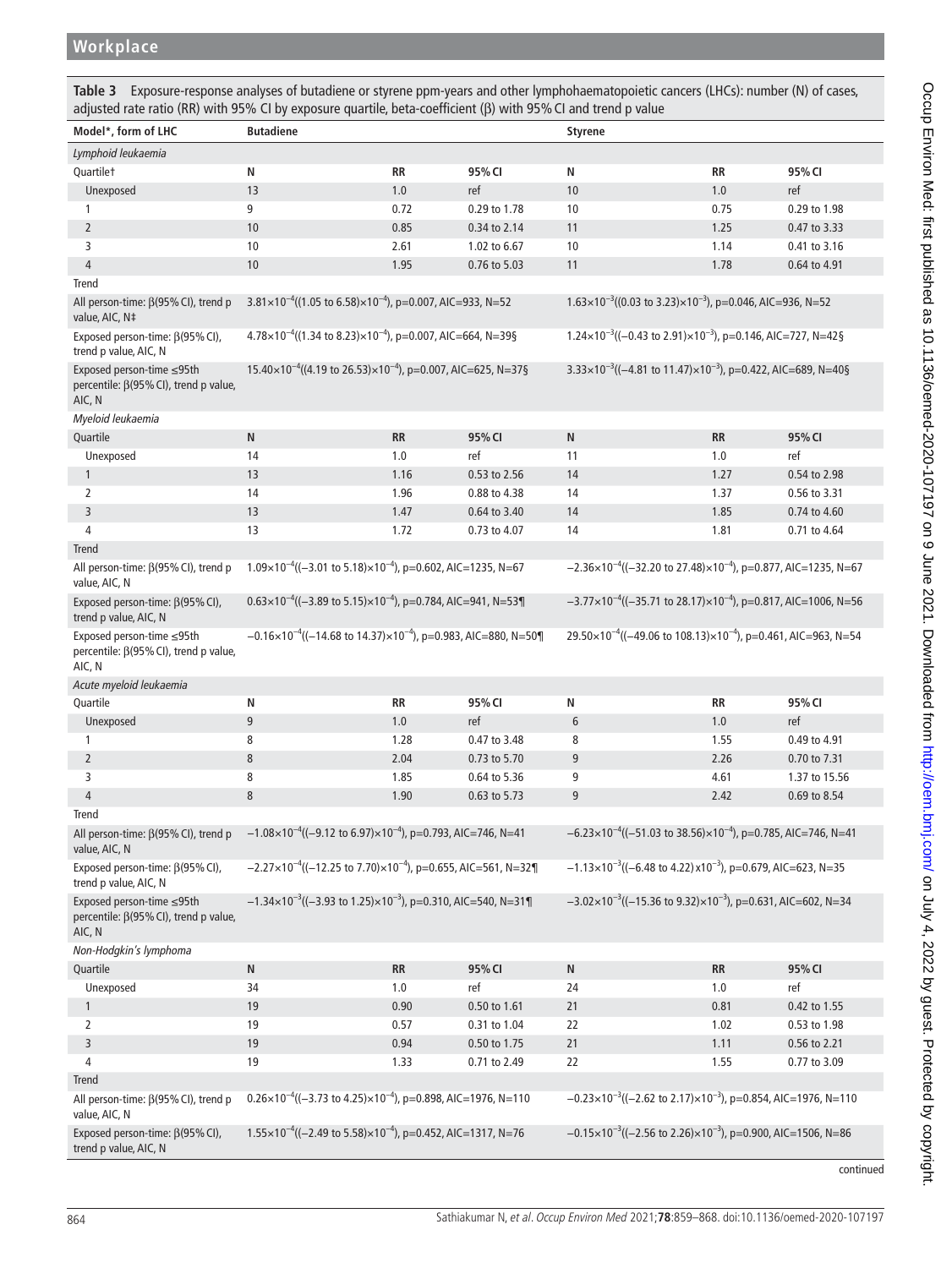| Table 3<br>continued                                                                |                                                                                      |           |              |                                                                                        |           |              |
|-------------------------------------------------------------------------------------|--------------------------------------------------------------------------------------|-----------|--------------|----------------------------------------------------------------------------------------|-----------|--------------|
| Model*, form of LHC                                                                 | <b>Butadiene</b>                                                                     |           |              | <b>Styrene</b>                                                                         |           |              |
| Exposed person-time ≤95th<br>percentile: $\beta$ (95% CI), trend p value,<br>AIC, N | $14.80 \times 10^{-4}$ ((5.68 to 23.99) $\times 10^{-4}$ ), p=0.002, AIC=1286, N=75  |           |              | 4.20×10 <sup>-3</sup> ((-0.73 to 9.13)×10 <sup>-3</sup> ), p=0.095, AIC=1462, N=84     |           |              |
| Multiple myeloma                                                                    |                                                                                      |           |              |                                                                                        |           |              |
| Quartile                                                                            | N                                                                                    | <b>RR</b> | 95% CI       | N                                                                                      | <b>RR</b> | 95% CI       |
| Unexposed                                                                           | 20                                                                                   | 1.0       | ref          | 17                                                                                     | 1.0       | ref          |
| 1                                                                                   | 10                                                                                   | 0.61      | 0.27 to 1.35 | 10                                                                                     | 0.96      | 0.42 to 2.20 |
| $\overline{2}$                                                                      | 10                                                                                   | 0.74      | 0.32 to 1.71 | 11                                                                                     | 0.61      | 0.26 to 1.40 |
| 3                                                                                   | 10                                                                                   | 0.69      | 0.29 to 1.60 | 11                                                                                     | 0.44      | 0.19 to 1.04 |
| $\overline{4}$                                                                      | 10                                                                                   | 1.01      | 0.43 to 2.42 | 11                                                                                     | 0.84      | 0.34 to 2.08 |
| Trend                                                                               |                                                                                      |           |              |                                                                                        |           |              |
| All person-time: β(95% CI), trend p<br>value, AIC, N                                | $-0.82 \times 10^{-4}$ ((-5.08 to 3.45) $\times 10^{-4}$ ), p=0.707, AIC=1056, N=60  |           |              | $0.15\times10^{-3}$ ((-1.55 to 1.85) $\times10^{-3}$ ), p=0.858, AIC=1056, N=60        |           |              |
| Exposed person-time: $\beta$ (95% CI),<br>trend p value, AIC, N                     | $-0.36 \times 10^{-4}$ ((-4.86 to 4.14) $\times 10^{-4}$ ), p=0.876, AIC=669, N=40   |           |              | $0.31 \times 10^{-3}$ ((-1.44 to 2.05) $\times 10^{-3}$ ), p=0.731, AIC=730, N=43      |           |              |
| Exposed person-time ≤95th<br>percentile: $\beta(95\%$ CI), trend p value,<br>AIC, N | $5.83 \times 10^{-4}$ ((-7.64 to 19.30) $\times 10^{-4}$ ), p=0.396, AIC=634, N=38   |           |              | $-1.61 \times 10^{-3}$ ((-9.61 to 6.38) $\times 10^{-3}$ ), p=0.692, AIC=644, N=38     |           |              |
| <b>B-cell malignancy</b>                                                            |                                                                                      |           |              |                                                                                        |           |              |
| Quartile                                                                            | N                                                                                    | <b>RR</b> | 95% CI       | $\mathsf{N}$                                                                           | <b>RR</b> | 95% CI       |
| Unexposed                                                                           | 65                                                                                   | 1.0       | ref          | 50                                                                                     | 1.0       | ref          |
| $\mathbf{1}$                                                                        | 37                                                                                   | 0.75      | 0.49 to 1.15 | 41                                                                                     | 0.89      | 0.57 to 1.40 |
| $\overline{2}$                                                                      | 37                                                                                   | 0.70      | 0.45 to 1.08 | 40                                                                                     | 0.83      | 0.52 to 1.32 |
| $\overline{3}$                                                                      | 37                                                                                   | 0.94      | 0.60 to 1.49 | 41                                                                                     | 0.85      | 0.53 to 1.38 |
| 4                                                                                   | 37                                                                                   | 1.39      | 0.88 to 2.20 | 41                                                                                     | 1.18      | 0.72 to 1.93 |
| <b>Trend</b>                                                                        |                                                                                      |           |              |                                                                                        |           |              |
| All person-time: β(95% CI), trend p<br>value, AIC, N                                | $1.15 \times 10^{-4}$ ((-0.75 to 3.05) $\times 10^{-4}$ ), p=0.237, AIC=3785, N=213  |           |              | $5.65 \times 10^{-4}$ ((-4.74 to 16.03) $\times 10^{-4}$ ), p=0.287, AIC=3785, N=213   |           |              |
| Exposed person-time: $\beta$ (95% CI),<br>trend p value, AIC, N                     | $1.95 \times 10^{-4}$ ((-0.11 to 4.02) $\times 10^{-4}$ ), p=0.064, AIC=2517, N=148  |           |              | $5.51 \times 10^{-4}$ ((-5.19 to 16.20) $\times 10^{-4}$ ), p=0.313, AIC=2809, N=163   |           |              |
| Exposed person-time ≤95th<br>percentile: $\beta$ (95% CI), trend p value,<br>AIC, N | $11.00 \times 10^{-4}$ ((4.23 to 17.82) $\times 10^{-4}$ ), p=0.002, AIC=2380, N=141 |           |              | $17.00 \times 10^{-4}$ ((-21.05 to 55.06) $\times 10^{-4}$ ), p=0.381, AIC=2639, N=154 |           |              |

\*Models used attained age as of each day of follow-up as the time scale. Covariates were age at hire, year of hire, race, sex, plant and ever hourly status. Models using exposed person-time ≤95th percentile trimmed data above 1144 and 171 ppm-years for butadiene and styrene, respectively, for leukaemias and above 1083 and 213 ppm-years for butadiene and styrene, respectively, for non-Hodgkin's lymphoma, multiple myeloma and B-cell malignancy.

†Quartile (Q) cutpoints were at the following values of ppm-years: lymphoid leukaemia—(1) butadiene: Q2, 44.73; Q3, 213.43; Q4, 376.31, maximum=7741.41; (2) styrene: Q2, 8.52; Q3, 27.21; Q4, 69.29, maximum=1203.21; myeloid leukaemia—(1) butadiene: Q2, 25.20; Q3, 70.05; Q4, 230.08, maximum=–2009.71; (2) styrene: Q2, 5.21; Q3, 20.71; Q4, 48.25, maximum=340.52; acute myeloid leukaemia—(1) butadiene: Q2, 19.14; Q3, 59.19; Q4, 185.63, maximum=2009.71; (2) styrene: Q2, 5.21; Q3, 19.73; Q4, 34, maximum=340.52; non-Hodgkin's lymphoma—(1) butadiene: Q2, 17.94; Q3, 117.22; Q4, 334.83, maximum=1495.51 (2) styrene: Q2, 5.97; Q3, 23.61; Q4, 59.67, maximum=231.34; multiple myeloma—(1) butadiene: Q2, 31.42; Q3, 107.78; Q4, 386.04, maximum=2397.73; (2) styrene: Q2, 2.80; Q3, 14.67; Q4, 77.99, maximum=839.61; B-cell malignancy—(1) butadiene: Q2, 27.04; Q3, 124.38; Q4, 370.89, maximum=7741.41; (2) styrene: Q2, 4.63; Q3, 20.74; Q4, 61.70, maximum=1203.21. ‡AIC, Akaike information criterion; N, number of cases included in each model.

§Restricted to ever hourly due to lack of events among never hourly.

¶Restricted to men due to lack of events among women.

and all were within 10% [online supplemental tables S2–S5.](https://dx.doi.org/10.1136/oemed-2020-107197) Use of the reduced models did not identify any additional statistically significant results.

# **DISCUSSION**

The present cohort comprises the largest butadiene-exposed group studied to date and includes the only large group of butadiene-exposed women. The update<sup>8</sup> on which the current analyses were based substantially augmented information from our previous studies of male<sup>117</sup> and female<sup>[18](#page-9-15)</sup> synthetic rubber polymer workers.

# **Leukaemia**

Internal Cox regression analyses of all leukaemia found a statistically significant exposure–response trend for butadiene but not for styrene. Analyses of major subtypes of leukaemia indicated that for lymphoid leukaemia a trend of increasing risk with increasing cumulative exposure to butadiene was present, with evidence of a similar pattern for styrene that, however, was not statistically significant in most analyses. For all myeloid leukaemia and AML a positive exposure–response trend was not evident for either monomer. Restricting data to exposed persontime did not substantively alter these results. For all leukaemias and lymphoid leukaemia, the butadiene trends were three to four times stronger when data were restricted to ppm-years >0and ≤95th percentile (1144 ppm-years). Alternative explanations for this pattern include biological irrelevance of higher exposures, exposure misclassification, depletion of the pool of susceptible people and other possible reasons.<sup>[14](#page-9-12)</sup> Lagging exposure had little effect on results for leukaemias or other outcomes,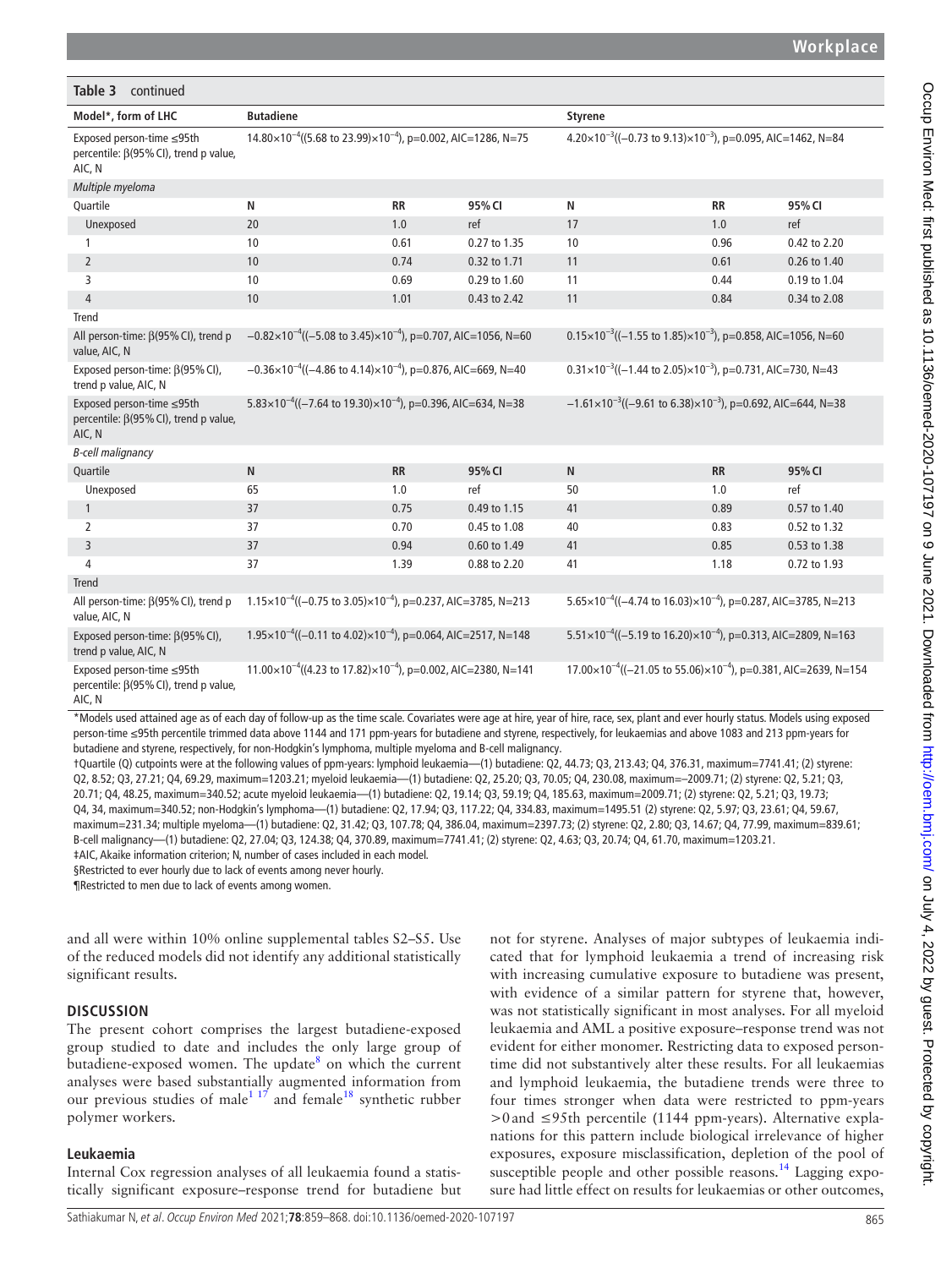# **Workplace**

<span id="page-7-0"></span>**Table 4** Adjusted\* beta-coefficient (β) with 95% CI, trend p value, with Akaike information criterion (AIC), for the relation between butadiene or styrene ppm-years (including person-time with zero monomer exposure), lagged 0, 10 or 20 years, and lymphohaematopoietic cancers (LHC)

| I. Butadiene<br>All leukaemia<br>$2.55 \times 10^{-4}$<br>$\pmb{0}$<br>0.52 to $4.57 \times 10^{-4}$<br>0.014<br>2384<br>$2.58 \times 10^{-4}$<br>0.38 to $4.78\times10^{-4}$<br>10<br>0.022<br>2337<br>$-0.05$ to $5.31 \times 10^{-4}$<br>$2.63 \times 10^{-4}$<br>20<br>2120<br>0.055<br>Lymphoid leukaemia<br>$3.81 \times 10^{-4}$<br>$\pmb{0}$<br>1.05 to $6.58 \times 10^{-4}$<br>0.007<br>933<br>$3.73 \times 10^{-4}$<br>0.78 to $6.68\times10^{-4}$<br>10<br>933<br>0.013<br>$3.00 \times 10^{-4}$<br>$-0.70$ to 6.69 $\times$ 10 <sup>-4</sup><br>20<br>0.112<br>868<br>Myeloid leukaemia<br>$1.09\times10^{-4}$<br>$-3.01$ to 5.18 $\times$ 10 <sup>-4</sup><br>$\pmb{0}$<br>0.602<br>1235<br>$1.16 \times 10^{-4}$<br>$-3.33$ to 5.66 $\times$ 10 <sup>-4</sup><br>1189<br>10<br>0.612<br>$2.11 \times 10^{-4}$<br>$-2.90$ to $7.11 \times 10^{-4}$<br>20<br>1054<br>0.410<br>Acute myeloid leukaemia<br>$-1.08\times10^{-4}$<br>$-9.12$ to 6.97 $\times$ 10 <sup>-4</sup><br>$\pmb{0}$<br>0.793<br>746<br>$-0.72\times10^{-4}$<br>$-8.54$ to 7.10 $\times$ 10 <sup>-4</sup><br>10<br>0.857<br>724<br>$-0.14 \times 10^{-4}$<br>$-8.85$ to 8.57 $\times$ 10 <sup>-4</sup><br>20<br>0.975<br>641<br>Non-Hodgkin's lymphoma<br>$0.26 \times 10^{-4}$<br>$-3.73$ to 4.25 $\times$ 10 <sup>-4</sup><br>1976<br>$\pmb{0}$<br>0.898<br>$1.10\times10^{-5}$<br>$-43.61$ to $45.80 \times 10^{-5}$<br>10<br>0.962<br>1973<br>$-6.18 \times 10^{-5}$<br>$-67.04$ to 54.67 $\times$ 10 <sup>-5</sup><br>20<br>1876<br>0.842<br>Multiple myeloma<br>$-0.82 \times 10^{-4}$<br>$-5.08$ to 3.45 $\times$ 10 <sup>-4</sup><br>$\pmb{0}$<br>0.707<br>1056<br>$-7.54 \times 10^{-5}$<br>$-52.81$ to 37.74×10 <sup>-5</sup><br>10<br>0.744<br>1054<br>$-9.77 \times 10^{-5}$<br>$-64.26$ to $44.73 \times 10^{-5}$<br>20<br>0.725<br>955<br>B-cell malignancy<br>$\pmb{0}$<br>$1.15 \times 10^{-4}$<br>$-0.75$ to 3.05 $\times$ 10 <sup>-4</sup><br>3785<br>0.237<br>$1.13 \times 10^{-4}$<br>$-0.95$ to 3.21 $\times$ 10 <sup>-4</sup><br>10<br>0.287<br>3779<br>$-1.95$ to 3.40 $\times$ 10 <sup>-4</sup><br>$0.73\times10^{-4}$<br>20<br>3517<br>0.595<br>II. Styrene<br>Leukaemia<br>$\pmb{0}$<br>$1.04 \times 10^{-3}$<br>$-0.26$ to 2.33 $\times$ 10 <sup>-3</sup><br>0.116<br>2386<br>$1.03 \times 10^{-3}$<br>$-0.38$ to 2.45 $\times$ 10 <sup>-3</sup><br>10<br>0.153<br>2339<br>20<br>$0.96 \times 10^{-3}$<br>$-0.82$ to 2.74 $\times$ 10 <sup>-3</sup><br>0.289<br>2122<br>Lymphoid leukaemia<br>$1.63 \times 10^{-3}$<br>0.03 to $3.23 \times 10^{-3}$<br>0.046<br>936<br>0<br>$1.67\times10^{-3}$<br>$-0.06$ to 3.40 $\times$ 10 <sup>-3</sup><br>0.058<br>934<br>10<br>$1.43 \times 10^{-3}$<br>$-0.74$ to 3.60 $\times$ 10 <sup>-3</sup><br>20<br>0.197<br>869<br>Myeloid leukaemia<br>$-2.36 \times 10^{-4}$<br>$-32.20$ to 27.48×10 <sup>-4</sup><br>1235<br>$\pmb{0}$<br>0.877<br>$-4.37\times10^{-4}$<br>$-39.04$ to 30.30×10 <sup>-4</sup><br>10<br>0.805<br>1189<br>$-3.53\times10^{-4}$<br>20<br>$-46.45$ to 39.40 $\times$ 10 <sup>-4</sup><br>1054<br>0.872<br>Acute myeloid leukaemia<br>$-6.23\times10^{-4}$<br>$-51.03$ to 38.56×10 <sup>-4</sup><br>0.785<br>746<br>0<br>$-4.02\times10^{-4}$<br>$-47.81$ to 39.77 $\times$ 10 <sup>-4</sup><br>10<br>0.857<br>724<br>20<br>$-2.72\times10^{-4}$<br>$-54.77$ to 49.32×10 <sup>-4</sup><br>0.918<br>641<br>Non-Hodgkin's lymphoma<br>$-0.23\times10^{-3}$<br>$-2.62$ to 2.17 $\times$ 10 <sup>-3</sup><br>0.854<br>1976<br>$\pmb{0}$<br>$-3.04\times10^{-4}$<br>$-29.50$ to 23.43×10 <sup>-4</sup><br>1973<br>10<br>0.822<br>20<br>$-7.57\times10^{-4}$<br>$-42.45$ to 27.30×10 <sup>-4</sup><br>0.670<br>1876<br>Multiple myeloma<br>$0.15 \times 10^{-3}$<br>$-1.55$ to $1.85 \times 10^{-3}$<br>0.858<br>1056<br>$\pmb{0}$<br>$1.04 \times 10^{-4}$<br>$-17.61$ to 19.70×10 <sup>-4</sup><br>10<br>0.913<br>1054 | Monomer, Form of LHC,<br>lag period (years) | β | 95% CI | Trend p value | <b>AIC</b> |
|---------------------------------------------------------------------------------------------------------------------------------------------------------------------------------------------------------------------------------------------------------------------------------------------------------------------------------------------------------------------------------------------------------------------------------------------------------------------------------------------------------------------------------------------------------------------------------------------------------------------------------------------------------------------------------------------------------------------------------------------------------------------------------------------------------------------------------------------------------------------------------------------------------------------------------------------------------------------------------------------------------------------------------------------------------------------------------------------------------------------------------------------------------------------------------------------------------------------------------------------------------------------------------------------------------------------------------------------------------------------------------------------------------------------------------------------------------------------------------------------------------------------------------------------------------------------------------------------------------------------------------------------------------------------------------------------------------------------------------------------------------------------------------------------------------------------------------------------------------------------------------------------------------------------------------------------------------------------------------------------------------------------------------------------------------------------------------------------------------------------------------------------------------------------------------------------------------------------------------------------------------------------------------------------------------------------------------------------------------------------------------------------------------------------------------------------------------------------------------------------------------------------------------------------------------------------------------------------------------------------------------------------------------------------------------------------------------------------------------------------------------------------------------------------------------------------------------------------------------------------------------------------------------------------------------------------------------------------------------------------------------------------------------------------------------------------------------------------------------------------------------------------------------------------------------------------------------------------------------------------------------------------------------------------------------------------------------------------------------------------------------------------------------------------------------------------------------------------------------------------------------------------------------------------------------------------------------------------------------------------------------------------------------------------------------------------------------------------------------------------------------------------------------------------------------------------------------------------------------------------------------------------|---------------------------------------------|---|--------|---------------|------------|
|                                                                                                                                                                                                                                                                                                                                                                                                                                                                                                                                                                                                                                                                                                                                                                                                                                                                                                                                                                                                                                                                                                                                                                                                                                                                                                                                                                                                                                                                                                                                                                                                                                                                                                                                                                                                                                                                                                                                                                                                                                                                                                                                                                                                                                                                                                                                                                                                                                                                                                                                                                                                                                                                                                                                                                                                                                                                                                                                                                                                                                                                                                                                                                                                                                                                                                                                                                                                                                                                                                                                                                                                                                                                                                                                                                                                                                                                                             |                                             |   |        |               |            |
|                                                                                                                                                                                                                                                                                                                                                                                                                                                                                                                                                                                                                                                                                                                                                                                                                                                                                                                                                                                                                                                                                                                                                                                                                                                                                                                                                                                                                                                                                                                                                                                                                                                                                                                                                                                                                                                                                                                                                                                                                                                                                                                                                                                                                                                                                                                                                                                                                                                                                                                                                                                                                                                                                                                                                                                                                                                                                                                                                                                                                                                                                                                                                                                                                                                                                                                                                                                                                                                                                                                                                                                                                                                                                                                                                                                                                                                                                             |                                             |   |        |               |            |
|                                                                                                                                                                                                                                                                                                                                                                                                                                                                                                                                                                                                                                                                                                                                                                                                                                                                                                                                                                                                                                                                                                                                                                                                                                                                                                                                                                                                                                                                                                                                                                                                                                                                                                                                                                                                                                                                                                                                                                                                                                                                                                                                                                                                                                                                                                                                                                                                                                                                                                                                                                                                                                                                                                                                                                                                                                                                                                                                                                                                                                                                                                                                                                                                                                                                                                                                                                                                                                                                                                                                                                                                                                                                                                                                                                                                                                                                                             |                                             |   |        |               |            |
|                                                                                                                                                                                                                                                                                                                                                                                                                                                                                                                                                                                                                                                                                                                                                                                                                                                                                                                                                                                                                                                                                                                                                                                                                                                                                                                                                                                                                                                                                                                                                                                                                                                                                                                                                                                                                                                                                                                                                                                                                                                                                                                                                                                                                                                                                                                                                                                                                                                                                                                                                                                                                                                                                                                                                                                                                                                                                                                                                                                                                                                                                                                                                                                                                                                                                                                                                                                                                                                                                                                                                                                                                                                                                                                                                                                                                                                                                             |                                             |   |        |               |            |
|                                                                                                                                                                                                                                                                                                                                                                                                                                                                                                                                                                                                                                                                                                                                                                                                                                                                                                                                                                                                                                                                                                                                                                                                                                                                                                                                                                                                                                                                                                                                                                                                                                                                                                                                                                                                                                                                                                                                                                                                                                                                                                                                                                                                                                                                                                                                                                                                                                                                                                                                                                                                                                                                                                                                                                                                                                                                                                                                                                                                                                                                                                                                                                                                                                                                                                                                                                                                                                                                                                                                                                                                                                                                                                                                                                                                                                                                                             |                                             |   |        |               |            |
|                                                                                                                                                                                                                                                                                                                                                                                                                                                                                                                                                                                                                                                                                                                                                                                                                                                                                                                                                                                                                                                                                                                                                                                                                                                                                                                                                                                                                                                                                                                                                                                                                                                                                                                                                                                                                                                                                                                                                                                                                                                                                                                                                                                                                                                                                                                                                                                                                                                                                                                                                                                                                                                                                                                                                                                                                                                                                                                                                                                                                                                                                                                                                                                                                                                                                                                                                                                                                                                                                                                                                                                                                                                                                                                                                                                                                                                                                             |                                             |   |        |               |            |
|                                                                                                                                                                                                                                                                                                                                                                                                                                                                                                                                                                                                                                                                                                                                                                                                                                                                                                                                                                                                                                                                                                                                                                                                                                                                                                                                                                                                                                                                                                                                                                                                                                                                                                                                                                                                                                                                                                                                                                                                                                                                                                                                                                                                                                                                                                                                                                                                                                                                                                                                                                                                                                                                                                                                                                                                                                                                                                                                                                                                                                                                                                                                                                                                                                                                                                                                                                                                                                                                                                                                                                                                                                                                                                                                                                                                                                                                                             |                                             |   |        |               |            |
|                                                                                                                                                                                                                                                                                                                                                                                                                                                                                                                                                                                                                                                                                                                                                                                                                                                                                                                                                                                                                                                                                                                                                                                                                                                                                                                                                                                                                                                                                                                                                                                                                                                                                                                                                                                                                                                                                                                                                                                                                                                                                                                                                                                                                                                                                                                                                                                                                                                                                                                                                                                                                                                                                                                                                                                                                                                                                                                                                                                                                                                                                                                                                                                                                                                                                                                                                                                                                                                                                                                                                                                                                                                                                                                                                                                                                                                                                             |                                             |   |        |               |            |
|                                                                                                                                                                                                                                                                                                                                                                                                                                                                                                                                                                                                                                                                                                                                                                                                                                                                                                                                                                                                                                                                                                                                                                                                                                                                                                                                                                                                                                                                                                                                                                                                                                                                                                                                                                                                                                                                                                                                                                                                                                                                                                                                                                                                                                                                                                                                                                                                                                                                                                                                                                                                                                                                                                                                                                                                                                                                                                                                                                                                                                                                                                                                                                                                                                                                                                                                                                                                                                                                                                                                                                                                                                                                                                                                                                                                                                                                                             |                                             |   |        |               |            |
|                                                                                                                                                                                                                                                                                                                                                                                                                                                                                                                                                                                                                                                                                                                                                                                                                                                                                                                                                                                                                                                                                                                                                                                                                                                                                                                                                                                                                                                                                                                                                                                                                                                                                                                                                                                                                                                                                                                                                                                                                                                                                                                                                                                                                                                                                                                                                                                                                                                                                                                                                                                                                                                                                                                                                                                                                                                                                                                                                                                                                                                                                                                                                                                                                                                                                                                                                                                                                                                                                                                                                                                                                                                                                                                                                                                                                                                                                             |                                             |   |        |               |            |
|                                                                                                                                                                                                                                                                                                                                                                                                                                                                                                                                                                                                                                                                                                                                                                                                                                                                                                                                                                                                                                                                                                                                                                                                                                                                                                                                                                                                                                                                                                                                                                                                                                                                                                                                                                                                                                                                                                                                                                                                                                                                                                                                                                                                                                                                                                                                                                                                                                                                                                                                                                                                                                                                                                                                                                                                                                                                                                                                                                                                                                                                                                                                                                                                                                                                                                                                                                                                                                                                                                                                                                                                                                                                                                                                                                                                                                                                                             |                                             |   |        |               |            |
|                                                                                                                                                                                                                                                                                                                                                                                                                                                                                                                                                                                                                                                                                                                                                                                                                                                                                                                                                                                                                                                                                                                                                                                                                                                                                                                                                                                                                                                                                                                                                                                                                                                                                                                                                                                                                                                                                                                                                                                                                                                                                                                                                                                                                                                                                                                                                                                                                                                                                                                                                                                                                                                                                                                                                                                                                                                                                                                                                                                                                                                                                                                                                                                                                                                                                                                                                                                                                                                                                                                                                                                                                                                                                                                                                                                                                                                                                             |                                             |   |        |               |            |
|                                                                                                                                                                                                                                                                                                                                                                                                                                                                                                                                                                                                                                                                                                                                                                                                                                                                                                                                                                                                                                                                                                                                                                                                                                                                                                                                                                                                                                                                                                                                                                                                                                                                                                                                                                                                                                                                                                                                                                                                                                                                                                                                                                                                                                                                                                                                                                                                                                                                                                                                                                                                                                                                                                                                                                                                                                                                                                                                                                                                                                                                                                                                                                                                                                                                                                                                                                                                                                                                                                                                                                                                                                                                                                                                                                                                                                                                                             |                                             |   |        |               |            |
|                                                                                                                                                                                                                                                                                                                                                                                                                                                                                                                                                                                                                                                                                                                                                                                                                                                                                                                                                                                                                                                                                                                                                                                                                                                                                                                                                                                                                                                                                                                                                                                                                                                                                                                                                                                                                                                                                                                                                                                                                                                                                                                                                                                                                                                                                                                                                                                                                                                                                                                                                                                                                                                                                                                                                                                                                                                                                                                                                                                                                                                                                                                                                                                                                                                                                                                                                                                                                                                                                                                                                                                                                                                                                                                                                                                                                                                                                             |                                             |   |        |               |            |
|                                                                                                                                                                                                                                                                                                                                                                                                                                                                                                                                                                                                                                                                                                                                                                                                                                                                                                                                                                                                                                                                                                                                                                                                                                                                                                                                                                                                                                                                                                                                                                                                                                                                                                                                                                                                                                                                                                                                                                                                                                                                                                                                                                                                                                                                                                                                                                                                                                                                                                                                                                                                                                                                                                                                                                                                                                                                                                                                                                                                                                                                                                                                                                                                                                                                                                                                                                                                                                                                                                                                                                                                                                                                                                                                                                                                                                                                                             |                                             |   |        |               |            |
|                                                                                                                                                                                                                                                                                                                                                                                                                                                                                                                                                                                                                                                                                                                                                                                                                                                                                                                                                                                                                                                                                                                                                                                                                                                                                                                                                                                                                                                                                                                                                                                                                                                                                                                                                                                                                                                                                                                                                                                                                                                                                                                                                                                                                                                                                                                                                                                                                                                                                                                                                                                                                                                                                                                                                                                                                                                                                                                                                                                                                                                                                                                                                                                                                                                                                                                                                                                                                                                                                                                                                                                                                                                                                                                                                                                                                                                                                             |                                             |   |        |               |            |
|                                                                                                                                                                                                                                                                                                                                                                                                                                                                                                                                                                                                                                                                                                                                                                                                                                                                                                                                                                                                                                                                                                                                                                                                                                                                                                                                                                                                                                                                                                                                                                                                                                                                                                                                                                                                                                                                                                                                                                                                                                                                                                                                                                                                                                                                                                                                                                                                                                                                                                                                                                                                                                                                                                                                                                                                                                                                                                                                                                                                                                                                                                                                                                                                                                                                                                                                                                                                                                                                                                                                                                                                                                                                                                                                                                                                                                                                                             |                                             |   |        |               |            |
|                                                                                                                                                                                                                                                                                                                                                                                                                                                                                                                                                                                                                                                                                                                                                                                                                                                                                                                                                                                                                                                                                                                                                                                                                                                                                                                                                                                                                                                                                                                                                                                                                                                                                                                                                                                                                                                                                                                                                                                                                                                                                                                                                                                                                                                                                                                                                                                                                                                                                                                                                                                                                                                                                                                                                                                                                                                                                                                                                                                                                                                                                                                                                                                                                                                                                                                                                                                                                                                                                                                                                                                                                                                                                                                                                                                                                                                                                             |                                             |   |        |               |            |
|                                                                                                                                                                                                                                                                                                                                                                                                                                                                                                                                                                                                                                                                                                                                                                                                                                                                                                                                                                                                                                                                                                                                                                                                                                                                                                                                                                                                                                                                                                                                                                                                                                                                                                                                                                                                                                                                                                                                                                                                                                                                                                                                                                                                                                                                                                                                                                                                                                                                                                                                                                                                                                                                                                                                                                                                                                                                                                                                                                                                                                                                                                                                                                                                                                                                                                                                                                                                                                                                                                                                                                                                                                                                                                                                                                                                                                                                                             |                                             |   |        |               |            |
|                                                                                                                                                                                                                                                                                                                                                                                                                                                                                                                                                                                                                                                                                                                                                                                                                                                                                                                                                                                                                                                                                                                                                                                                                                                                                                                                                                                                                                                                                                                                                                                                                                                                                                                                                                                                                                                                                                                                                                                                                                                                                                                                                                                                                                                                                                                                                                                                                                                                                                                                                                                                                                                                                                                                                                                                                                                                                                                                                                                                                                                                                                                                                                                                                                                                                                                                                                                                                                                                                                                                                                                                                                                                                                                                                                                                                                                                                             |                                             |   |        |               |            |
|                                                                                                                                                                                                                                                                                                                                                                                                                                                                                                                                                                                                                                                                                                                                                                                                                                                                                                                                                                                                                                                                                                                                                                                                                                                                                                                                                                                                                                                                                                                                                                                                                                                                                                                                                                                                                                                                                                                                                                                                                                                                                                                                                                                                                                                                                                                                                                                                                                                                                                                                                                                                                                                                                                                                                                                                                                                                                                                                                                                                                                                                                                                                                                                                                                                                                                                                                                                                                                                                                                                                                                                                                                                                                                                                                                                                                                                                                             |                                             |   |        |               |            |
|                                                                                                                                                                                                                                                                                                                                                                                                                                                                                                                                                                                                                                                                                                                                                                                                                                                                                                                                                                                                                                                                                                                                                                                                                                                                                                                                                                                                                                                                                                                                                                                                                                                                                                                                                                                                                                                                                                                                                                                                                                                                                                                                                                                                                                                                                                                                                                                                                                                                                                                                                                                                                                                                                                                                                                                                                                                                                                                                                                                                                                                                                                                                                                                                                                                                                                                                                                                                                                                                                                                                                                                                                                                                                                                                                                                                                                                                                             |                                             |   |        |               |            |
|                                                                                                                                                                                                                                                                                                                                                                                                                                                                                                                                                                                                                                                                                                                                                                                                                                                                                                                                                                                                                                                                                                                                                                                                                                                                                                                                                                                                                                                                                                                                                                                                                                                                                                                                                                                                                                                                                                                                                                                                                                                                                                                                                                                                                                                                                                                                                                                                                                                                                                                                                                                                                                                                                                                                                                                                                                                                                                                                                                                                                                                                                                                                                                                                                                                                                                                                                                                                                                                                                                                                                                                                                                                                                                                                                                                                                                                                                             |                                             |   |        |               |            |
|                                                                                                                                                                                                                                                                                                                                                                                                                                                                                                                                                                                                                                                                                                                                                                                                                                                                                                                                                                                                                                                                                                                                                                                                                                                                                                                                                                                                                                                                                                                                                                                                                                                                                                                                                                                                                                                                                                                                                                                                                                                                                                                                                                                                                                                                                                                                                                                                                                                                                                                                                                                                                                                                                                                                                                                                                                                                                                                                                                                                                                                                                                                                                                                                                                                                                                                                                                                                                                                                                                                                                                                                                                                                                                                                                                                                                                                                                             |                                             |   |        |               |            |
|                                                                                                                                                                                                                                                                                                                                                                                                                                                                                                                                                                                                                                                                                                                                                                                                                                                                                                                                                                                                                                                                                                                                                                                                                                                                                                                                                                                                                                                                                                                                                                                                                                                                                                                                                                                                                                                                                                                                                                                                                                                                                                                                                                                                                                                                                                                                                                                                                                                                                                                                                                                                                                                                                                                                                                                                                                                                                                                                                                                                                                                                                                                                                                                                                                                                                                                                                                                                                                                                                                                                                                                                                                                                                                                                                                                                                                                                                             |                                             |   |        |               |            |
|                                                                                                                                                                                                                                                                                                                                                                                                                                                                                                                                                                                                                                                                                                                                                                                                                                                                                                                                                                                                                                                                                                                                                                                                                                                                                                                                                                                                                                                                                                                                                                                                                                                                                                                                                                                                                                                                                                                                                                                                                                                                                                                                                                                                                                                                                                                                                                                                                                                                                                                                                                                                                                                                                                                                                                                                                                                                                                                                                                                                                                                                                                                                                                                                                                                                                                                                                                                                                                                                                                                                                                                                                                                                                                                                                                                                                                                                                             |                                             |   |        |               |            |
|                                                                                                                                                                                                                                                                                                                                                                                                                                                                                                                                                                                                                                                                                                                                                                                                                                                                                                                                                                                                                                                                                                                                                                                                                                                                                                                                                                                                                                                                                                                                                                                                                                                                                                                                                                                                                                                                                                                                                                                                                                                                                                                                                                                                                                                                                                                                                                                                                                                                                                                                                                                                                                                                                                                                                                                                                                                                                                                                                                                                                                                                                                                                                                                                                                                                                                                                                                                                                                                                                                                                                                                                                                                                                                                                                                                                                                                                                             |                                             |   |        |               |            |
|                                                                                                                                                                                                                                                                                                                                                                                                                                                                                                                                                                                                                                                                                                                                                                                                                                                                                                                                                                                                                                                                                                                                                                                                                                                                                                                                                                                                                                                                                                                                                                                                                                                                                                                                                                                                                                                                                                                                                                                                                                                                                                                                                                                                                                                                                                                                                                                                                                                                                                                                                                                                                                                                                                                                                                                                                                                                                                                                                                                                                                                                                                                                                                                                                                                                                                                                                                                                                                                                                                                                                                                                                                                                                                                                                                                                                                                                                             |                                             |   |        |               |            |
|                                                                                                                                                                                                                                                                                                                                                                                                                                                                                                                                                                                                                                                                                                                                                                                                                                                                                                                                                                                                                                                                                                                                                                                                                                                                                                                                                                                                                                                                                                                                                                                                                                                                                                                                                                                                                                                                                                                                                                                                                                                                                                                                                                                                                                                                                                                                                                                                                                                                                                                                                                                                                                                                                                                                                                                                                                                                                                                                                                                                                                                                                                                                                                                                                                                                                                                                                                                                                                                                                                                                                                                                                                                                                                                                                                                                                                                                                             |                                             |   |        |               |            |
|                                                                                                                                                                                                                                                                                                                                                                                                                                                                                                                                                                                                                                                                                                                                                                                                                                                                                                                                                                                                                                                                                                                                                                                                                                                                                                                                                                                                                                                                                                                                                                                                                                                                                                                                                                                                                                                                                                                                                                                                                                                                                                                                                                                                                                                                                                                                                                                                                                                                                                                                                                                                                                                                                                                                                                                                                                                                                                                                                                                                                                                                                                                                                                                                                                                                                                                                                                                                                                                                                                                                                                                                                                                                                                                                                                                                                                                                                             |                                             |   |        |               |            |
|                                                                                                                                                                                                                                                                                                                                                                                                                                                                                                                                                                                                                                                                                                                                                                                                                                                                                                                                                                                                                                                                                                                                                                                                                                                                                                                                                                                                                                                                                                                                                                                                                                                                                                                                                                                                                                                                                                                                                                                                                                                                                                                                                                                                                                                                                                                                                                                                                                                                                                                                                                                                                                                                                                                                                                                                                                                                                                                                                                                                                                                                                                                                                                                                                                                                                                                                                                                                                                                                                                                                                                                                                                                                                                                                                                                                                                                                                             |                                             |   |        |               |            |
|                                                                                                                                                                                                                                                                                                                                                                                                                                                                                                                                                                                                                                                                                                                                                                                                                                                                                                                                                                                                                                                                                                                                                                                                                                                                                                                                                                                                                                                                                                                                                                                                                                                                                                                                                                                                                                                                                                                                                                                                                                                                                                                                                                                                                                                                                                                                                                                                                                                                                                                                                                                                                                                                                                                                                                                                                                                                                                                                                                                                                                                                                                                                                                                                                                                                                                                                                                                                                                                                                                                                                                                                                                                                                                                                                                                                                                                                                             |                                             |   |        |               |            |
|                                                                                                                                                                                                                                                                                                                                                                                                                                                                                                                                                                                                                                                                                                                                                                                                                                                                                                                                                                                                                                                                                                                                                                                                                                                                                                                                                                                                                                                                                                                                                                                                                                                                                                                                                                                                                                                                                                                                                                                                                                                                                                                                                                                                                                                                                                                                                                                                                                                                                                                                                                                                                                                                                                                                                                                                                                                                                                                                                                                                                                                                                                                                                                                                                                                                                                                                                                                                                                                                                                                                                                                                                                                                                                                                                                                                                                                                                             |                                             |   |        |               |            |
|                                                                                                                                                                                                                                                                                                                                                                                                                                                                                                                                                                                                                                                                                                                                                                                                                                                                                                                                                                                                                                                                                                                                                                                                                                                                                                                                                                                                                                                                                                                                                                                                                                                                                                                                                                                                                                                                                                                                                                                                                                                                                                                                                                                                                                                                                                                                                                                                                                                                                                                                                                                                                                                                                                                                                                                                                                                                                                                                                                                                                                                                                                                                                                                                                                                                                                                                                                                                                                                                                                                                                                                                                                                                                                                                                                                                                                                                                             |                                             |   |        |               |            |
|                                                                                                                                                                                                                                                                                                                                                                                                                                                                                                                                                                                                                                                                                                                                                                                                                                                                                                                                                                                                                                                                                                                                                                                                                                                                                                                                                                                                                                                                                                                                                                                                                                                                                                                                                                                                                                                                                                                                                                                                                                                                                                                                                                                                                                                                                                                                                                                                                                                                                                                                                                                                                                                                                                                                                                                                                                                                                                                                                                                                                                                                                                                                                                                                                                                                                                                                                                                                                                                                                                                                                                                                                                                                                                                                                                                                                                                                                             |                                             |   |        |               |            |
|                                                                                                                                                                                                                                                                                                                                                                                                                                                                                                                                                                                                                                                                                                                                                                                                                                                                                                                                                                                                                                                                                                                                                                                                                                                                                                                                                                                                                                                                                                                                                                                                                                                                                                                                                                                                                                                                                                                                                                                                                                                                                                                                                                                                                                                                                                                                                                                                                                                                                                                                                                                                                                                                                                                                                                                                                                                                                                                                                                                                                                                                                                                                                                                                                                                                                                                                                                                                                                                                                                                                                                                                                                                                                                                                                                                                                                                                                             |                                             |   |        |               |            |
|                                                                                                                                                                                                                                                                                                                                                                                                                                                                                                                                                                                                                                                                                                                                                                                                                                                                                                                                                                                                                                                                                                                                                                                                                                                                                                                                                                                                                                                                                                                                                                                                                                                                                                                                                                                                                                                                                                                                                                                                                                                                                                                                                                                                                                                                                                                                                                                                                                                                                                                                                                                                                                                                                                                                                                                                                                                                                                                                                                                                                                                                                                                                                                                                                                                                                                                                                                                                                                                                                                                                                                                                                                                                                                                                                                                                                                                                                             |                                             |   |        |               |            |
|                                                                                                                                                                                                                                                                                                                                                                                                                                                                                                                                                                                                                                                                                                                                                                                                                                                                                                                                                                                                                                                                                                                                                                                                                                                                                                                                                                                                                                                                                                                                                                                                                                                                                                                                                                                                                                                                                                                                                                                                                                                                                                                                                                                                                                                                                                                                                                                                                                                                                                                                                                                                                                                                                                                                                                                                                                                                                                                                                                                                                                                                                                                                                                                                                                                                                                                                                                                                                                                                                                                                                                                                                                                                                                                                                                                                                                                                                             |                                             |   |        |               |            |
|                                                                                                                                                                                                                                                                                                                                                                                                                                                                                                                                                                                                                                                                                                                                                                                                                                                                                                                                                                                                                                                                                                                                                                                                                                                                                                                                                                                                                                                                                                                                                                                                                                                                                                                                                                                                                                                                                                                                                                                                                                                                                                                                                                                                                                                                                                                                                                                                                                                                                                                                                                                                                                                                                                                                                                                                                                                                                                                                                                                                                                                                                                                                                                                                                                                                                                                                                                                                                                                                                                                                                                                                                                                                                                                                                                                                                                                                                             |                                             |   |        |               |            |
|                                                                                                                                                                                                                                                                                                                                                                                                                                                                                                                                                                                                                                                                                                                                                                                                                                                                                                                                                                                                                                                                                                                                                                                                                                                                                                                                                                                                                                                                                                                                                                                                                                                                                                                                                                                                                                                                                                                                                                                                                                                                                                                                                                                                                                                                                                                                                                                                                                                                                                                                                                                                                                                                                                                                                                                                                                                                                                                                                                                                                                                                                                                                                                                                                                                                                                                                                                                                                                                                                                                                                                                                                                                                                                                                                                                                                                                                                             |                                             |   |        |               |            |
|                                                                                                                                                                                                                                                                                                                                                                                                                                                                                                                                                                                                                                                                                                                                                                                                                                                                                                                                                                                                                                                                                                                                                                                                                                                                                                                                                                                                                                                                                                                                                                                                                                                                                                                                                                                                                                                                                                                                                                                                                                                                                                                                                                                                                                                                                                                                                                                                                                                                                                                                                                                                                                                                                                                                                                                                                                                                                                                                                                                                                                                                                                                                                                                                                                                                                                                                                                                                                                                                                                                                                                                                                                                                                                                                                                                                                                                                                             |                                             |   |        |               |            |
|                                                                                                                                                                                                                                                                                                                                                                                                                                                                                                                                                                                                                                                                                                                                                                                                                                                                                                                                                                                                                                                                                                                                                                                                                                                                                                                                                                                                                                                                                                                                                                                                                                                                                                                                                                                                                                                                                                                                                                                                                                                                                                                                                                                                                                                                                                                                                                                                                                                                                                                                                                                                                                                                                                                                                                                                                                                                                                                                                                                                                                                                                                                                                                                                                                                                                                                                                                                                                                                                                                                                                                                                                                                                                                                                                                                                                                                                                             |                                             |   |        |               |            |
|                                                                                                                                                                                                                                                                                                                                                                                                                                                                                                                                                                                                                                                                                                                                                                                                                                                                                                                                                                                                                                                                                                                                                                                                                                                                                                                                                                                                                                                                                                                                                                                                                                                                                                                                                                                                                                                                                                                                                                                                                                                                                                                                                                                                                                                                                                                                                                                                                                                                                                                                                                                                                                                                                                                                                                                                                                                                                                                                                                                                                                                                                                                                                                                                                                                                                                                                                                                                                                                                                                                                                                                                                                                                                                                                                                                                                                                                                             |                                             |   |        |               |            |
|                                                                                                                                                                                                                                                                                                                                                                                                                                                                                                                                                                                                                                                                                                                                                                                                                                                                                                                                                                                                                                                                                                                                                                                                                                                                                                                                                                                                                                                                                                                                                                                                                                                                                                                                                                                                                                                                                                                                                                                                                                                                                                                                                                                                                                                                                                                                                                                                                                                                                                                                                                                                                                                                                                                                                                                                                                                                                                                                                                                                                                                                                                                                                                                                                                                                                                                                                                                                                                                                                                                                                                                                                                                                                                                                                                                                                                                                                             |                                             |   |        |               |            |
|                                                                                                                                                                                                                                                                                                                                                                                                                                                                                                                                                                                                                                                                                                                                                                                                                                                                                                                                                                                                                                                                                                                                                                                                                                                                                                                                                                                                                                                                                                                                                                                                                                                                                                                                                                                                                                                                                                                                                                                                                                                                                                                                                                                                                                                                                                                                                                                                                                                                                                                                                                                                                                                                                                                                                                                                                                                                                                                                                                                                                                                                                                                                                                                                                                                                                                                                                                                                                                                                                                                                                                                                                                                                                                                                                                                                                                                                                             |                                             |   |        |               |            |
|                                                                                                                                                                                                                                                                                                                                                                                                                                                                                                                                                                                                                                                                                                                                                                                                                                                                                                                                                                                                                                                                                                                                                                                                                                                                                                                                                                                                                                                                                                                                                                                                                                                                                                                                                                                                                                                                                                                                                                                                                                                                                                                                                                                                                                                                                                                                                                                                                                                                                                                                                                                                                                                                                                                                                                                                                                                                                                                                                                                                                                                                                                                                                                                                                                                                                                                                                                                                                                                                                                                                                                                                                                                                                                                                                                                                                                                                                             |                                             |   |        |               |            |
|                                                                                                                                                                                                                                                                                                                                                                                                                                                                                                                                                                                                                                                                                                                                                                                                                                                                                                                                                                                                                                                                                                                                                                                                                                                                                                                                                                                                                                                                                                                                                                                                                                                                                                                                                                                                                                                                                                                                                                                                                                                                                                                                                                                                                                                                                                                                                                                                                                                                                                                                                                                                                                                                                                                                                                                                                                                                                                                                                                                                                                                                                                                                                                                                                                                                                                                                                                                                                                                                                                                                                                                                                                                                                                                                                                                                                                                                                             |                                             |   |        |               |            |
|                                                                                                                                                                                                                                                                                                                                                                                                                                                                                                                                                                                                                                                                                                                                                                                                                                                                                                                                                                                                                                                                                                                                                                                                                                                                                                                                                                                                                                                                                                                                                                                                                                                                                                                                                                                                                                                                                                                                                                                                                                                                                                                                                                                                                                                                                                                                                                                                                                                                                                                                                                                                                                                                                                                                                                                                                                                                                                                                                                                                                                                                                                                                                                                                                                                                                                                                                                                                                                                                                                                                                                                                                                                                                                                                                                                                                                                                                             |                                             |   |        |               |            |
|                                                                                                                                                                                                                                                                                                                                                                                                                                                                                                                                                                                                                                                                                                                                                                                                                                                                                                                                                                                                                                                                                                                                                                                                                                                                                                                                                                                                                                                                                                                                                                                                                                                                                                                                                                                                                                                                                                                                                                                                                                                                                                                                                                                                                                                                                                                                                                                                                                                                                                                                                                                                                                                                                                                                                                                                                                                                                                                                                                                                                                                                                                                                                                                                                                                                                                                                                                                                                                                                                                                                                                                                                                                                                                                                                                                                                                                                                             |                                             |   |        |               |            |
|                                                                                                                                                                                                                                                                                                                                                                                                                                                                                                                                                                                                                                                                                                                                                                                                                                                                                                                                                                                                                                                                                                                                                                                                                                                                                                                                                                                                                                                                                                                                                                                                                                                                                                                                                                                                                                                                                                                                                                                                                                                                                                                                                                                                                                                                                                                                                                                                                                                                                                                                                                                                                                                                                                                                                                                                                                                                                                                                                                                                                                                                                                                                                                                                                                                                                                                                                                                                                                                                                                                                                                                                                                                                                                                                                                                                                                                                                             |                                             |   |        |               |            |
|                                                                                                                                                                                                                                                                                                                                                                                                                                                                                                                                                                                                                                                                                                                                                                                                                                                                                                                                                                                                                                                                                                                                                                                                                                                                                                                                                                                                                                                                                                                                                                                                                                                                                                                                                                                                                                                                                                                                                                                                                                                                                                                                                                                                                                                                                                                                                                                                                                                                                                                                                                                                                                                                                                                                                                                                                                                                                                                                                                                                                                                                                                                                                                                                                                                                                                                                                                                                                                                                                                                                                                                                                                                                                                                                                                                                                                                                                             |                                             |   |        |               |            |
|                                                                                                                                                                                                                                                                                                                                                                                                                                                                                                                                                                                                                                                                                                                                                                                                                                                                                                                                                                                                                                                                                                                                                                                                                                                                                                                                                                                                                                                                                                                                                                                                                                                                                                                                                                                                                                                                                                                                                                                                                                                                                                                                                                                                                                                                                                                                                                                                                                                                                                                                                                                                                                                                                                                                                                                                                                                                                                                                                                                                                                                                                                                                                                                                                                                                                                                                                                                                                                                                                                                                                                                                                                                                                                                                                                                                                                                                                             |                                             |   |        |               |            |
| $-0.52\times10^{-4}$<br>20<br>$-23.95$ to 22.90 $\times$ 10 <sup>-4</sup><br>0.965<br>955                                                                                                                                                                                                                                                                                                                                                                                                                                                                                                                                                                                                                                                                                                                                                                                                                                                                                                                                                                                                                                                                                                                                                                                                                                                                                                                                                                                                                                                                                                                                                                                                                                                                                                                                                                                                                                                                                                                                                                                                                                                                                                                                                                                                                                                                                                                                                                                                                                                                                                                                                                                                                                                                                                                                                                                                                                                                                                                                                                                                                                                                                                                                                                                                                                                                                                                                                                                                                                                                                                                                                                                                                                                                                                                                                                                                   |                                             |   |        |               |            |
| <b>B-cell malignancy</b>                                                                                                                                                                                                                                                                                                                                                                                                                                                                                                                                                                                                                                                                                                                                                                                                                                                                                                                                                                                                                                                                                                                                                                                                                                                                                                                                                                                                                                                                                                                                                                                                                                                                                                                                                                                                                                                                                                                                                                                                                                                                                                                                                                                                                                                                                                                                                                                                                                                                                                                                                                                                                                                                                                                                                                                                                                                                                                                                                                                                                                                                                                                                                                                                                                                                                                                                                                                                                                                                                                                                                                                                                                                                                                                                                                                                                                                                    |                                             |   |        |               |            |

continued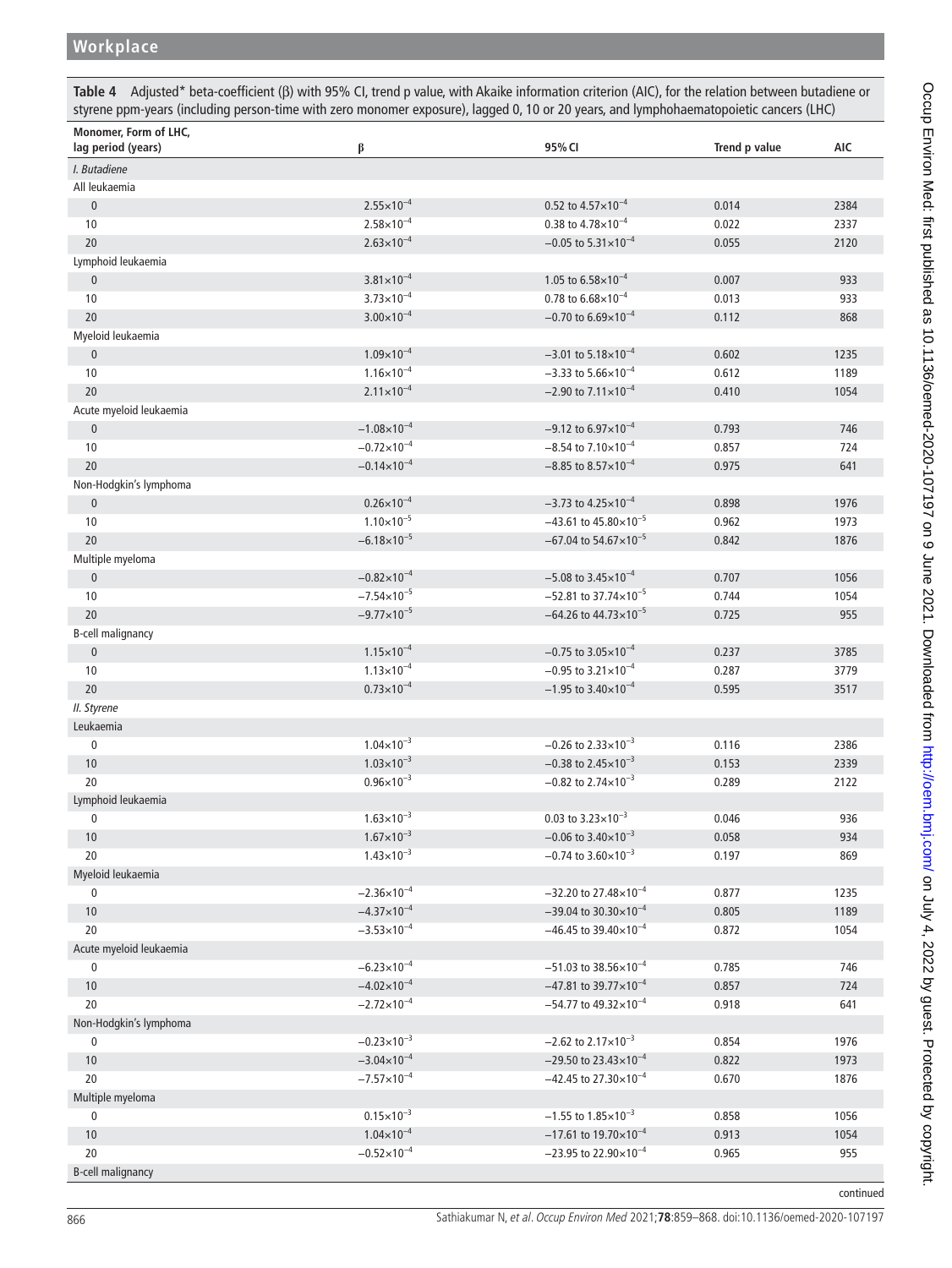| Table 4<br>continued                        |                       |                                            |               |      |
|---------------------------------------------|-----------------------|--------------------------------------------|---------------|------|
| Monomer, Form of LHC,<br>lag period (years) | ß                     | 95% CI                                     | Trend p value | AIC  |
| 0                                           | $5.65 \times 10^{-4}$ | $-4.74$ to 16.03 $\times$ 10 <sup>-4</sup> | 0.287         | 3785 |
| 10                                          | $5.42 \times 10^{-4}$ | $-5.97$ to $16.81 \times 10^{-4}$          | 0.351         | 3779 |
| 20                                          | $3.36 \times 10^{-4}$ | $-11.18$ to 17.91 x10 <sup>-4</sup>        | 0.651         | 3517 |

as exposure diminished over calendar time,<sup>[9](#page-9-7)</sup> more than 90% of the LHC cases died 20 years or more after hire, and no exposure was recorded after 1991.

With regard to butadiene and leukaemia, the results of the present study are consistent with those reported earlier by other investigators<sup>19–22</sup> and us<sup>178</sup> <sup>10 11 17 18 23 24</sup> in supporting a positive association in the synthetic rubber polymer industry. In contrast, investigations of relatively small cohorts of butadiene monomer production workers, who were exposed to butadiene but not to styrene, have reported results for leukaemia that were null or weakly positive.  $25-28$ 

With regard to styrene, increased risks of LHC, particularly leukaemia and lymphoma, have been reported among styreneexposed workers in both synthetic rubber polymer and reinforced plastic industries.<sup>6</sup> Reinforced plastics industry workers were exposed to styrene concentrations at higher levels than were typically found in the synthetic rubber industry and were not exposed to butadiene. Positive exposure–response relationships between styrene exposure and leukaemia were reported in an older multinational European study of reinforced plastics workers<sup>29</sup> but not in a recent reanalysis of that study.<sup>30</sup> A study of mortality among workers in the reinforced plastics boatbuilding industry reported an association between several indices of exposure to styrene and leukaemia.<sup>31–33</sup> However, studies of several other cohorts of reinforced plastics workers found little evidence of an association between styrene and overall leukaemia[.34–37](#page-9-21)

With regard to exposure to butadiene or styrene and cell-type specific leukaemias, data from other studies are limited.<sup>[6](#page-9-4)</sup> Christensen *et al*<sup>36</sup> reported a positive exposure–response trend for a styrene cumulative exposure score and AML. Collins *et al*<sup>[35](#page-9-23)</sup> found no statistically significant exposure–response trend among workers employed in the US reinforced plastics and composite industry.

#### **NHL, multiple myeloma and B-cell malignancy**

We found little evidence of any association between cumulative exposure to butadiene or styrene and NHL or multiple myeloma. These results are consistent with our previous analyses.<sup>78</sup> The positive exposure–response for butadiene and all B-cell malignancies combined, seen only in analyses using trimmed exposure data, may have reflected the association between butadiene and lymphoid leukaemia.

Several studies have assessed mortality from NHL or subtypes of NHL in three cohorts of butadiene monomer production workers exposed to butadiene but not to styrene.<sup>[25–28](#page-9-17)</sup> The observed number of NHL deaths exceeded the expected number in each study, but all results were based on small numbers.

An investigation that included many of the subjects in our study reported a positive association between styrene and  $NHL<sup>21</sup>$ . The reanalysis of the European reinforced plastics cohort reported an association between mean level of exposure to styrene and NHL but found no association with cumulative exposure to styrene.<sup>[30](#page-9-19)</sup> In contrast, updated studies of the reinforced plastics industry did not find a clear excess of NHL, overall or in subgroups with higher styrene exposure.<sup>[31 32 34–36 38](#page-9-20)</sup>

Matanoski *et al*<sup>[21](#page-9-24)</sup> reported that multiple myeloma was associated with butadiene in a study that included most of the subjects in our male cohort, in contrast to our analyses by cumulative exposure, which provided no support for an association with butadiene or styrene. Divine and Hartman<sup>[25](#page-9-17)</sup> reported slightly more than expected deaths from multiple myeloma among butadiene production workers, but data on multiple myeloma were sparse and internally inconsistent.

# **Strengths and limitations**

Study strengths included the long follow-up period, the use of objective procedures to classify workers according to monomer exposure and cause of death, the inclusion of female employees and the use of sensitivity analyses to facilitate interpretation of results. Potential misclassification of monomer exposure remains a concern. Previous investigations have validated the butadiene exposure estimates $15$  and assessed the impact of exposure misclassification on the exposure–response relation between butadiene and leukaemia.<sup>1 39</sup> However, sensitivity analyses to assess the potential impact of monomer exposure uncertainties would strengthen the data if used for risk assessment.

Other limitations include lack of information on lifestyle factors and the use of mortality, rather than incidence, data to ascertain LHCs. Mortality data are not optimal for cancers with relatively long survival including certain leukaemias and B-cell malignancies. Although our results provided little support for the hypothesis that styrene causes LHC, the styrene concentrations experienced by this cohort were relatively low, as compared with the exposures of reinforced plastics industry workers.<sup>[35](#page-9-23)</sup> We performed multiple comparisons, and it is possible that the observed associations occurred by chance.

# **CONCLUSIONS**

This study confirmed a positive exposure–response relationship between butadiene and all leukaemia and supports the classification of butadiene as a human carcinogen. Results supported an association between butadiene and lymphoid leukaemia, but not myeloid leukaemia. Evidence of an independent causal association between styrene and leukaemia remained less convincing. The study found little evidence that butadiene or styrene exposures were associated with major subtypes of B-cell malignancy other than lymphoid leukaemia, including NHL and multiple myeloma.

**Acknowledgements** We are grateful to the late James McGraw of the International Institute of Synthetic Rubber Producers for his effective coordination of many sponsor–investigator interactions since the inception of the original study in 1991. Maurizio Macaluso and Rodney Larson carried out exposure estimation in previous investigations.

**Contributors** NS and ED contributed substantially to the conception and design of the work. IB, LC, ML and TA analysed the data. NS, ED, IB, LC, ML, MT, BEB and TA interpreted the data. NS, ED, IB, MT and BEB drafted the work and NS, ED, IB, LC, ML, MT and BEB revised it critically for important intellectual content. NS, ED, IB, LC, ML, MT, BEB and TA approved of the final version published. NS, ED, IB, LC, ML, MT, BEB and TA agreed to be accountable for all aspects of the work to ensure questions